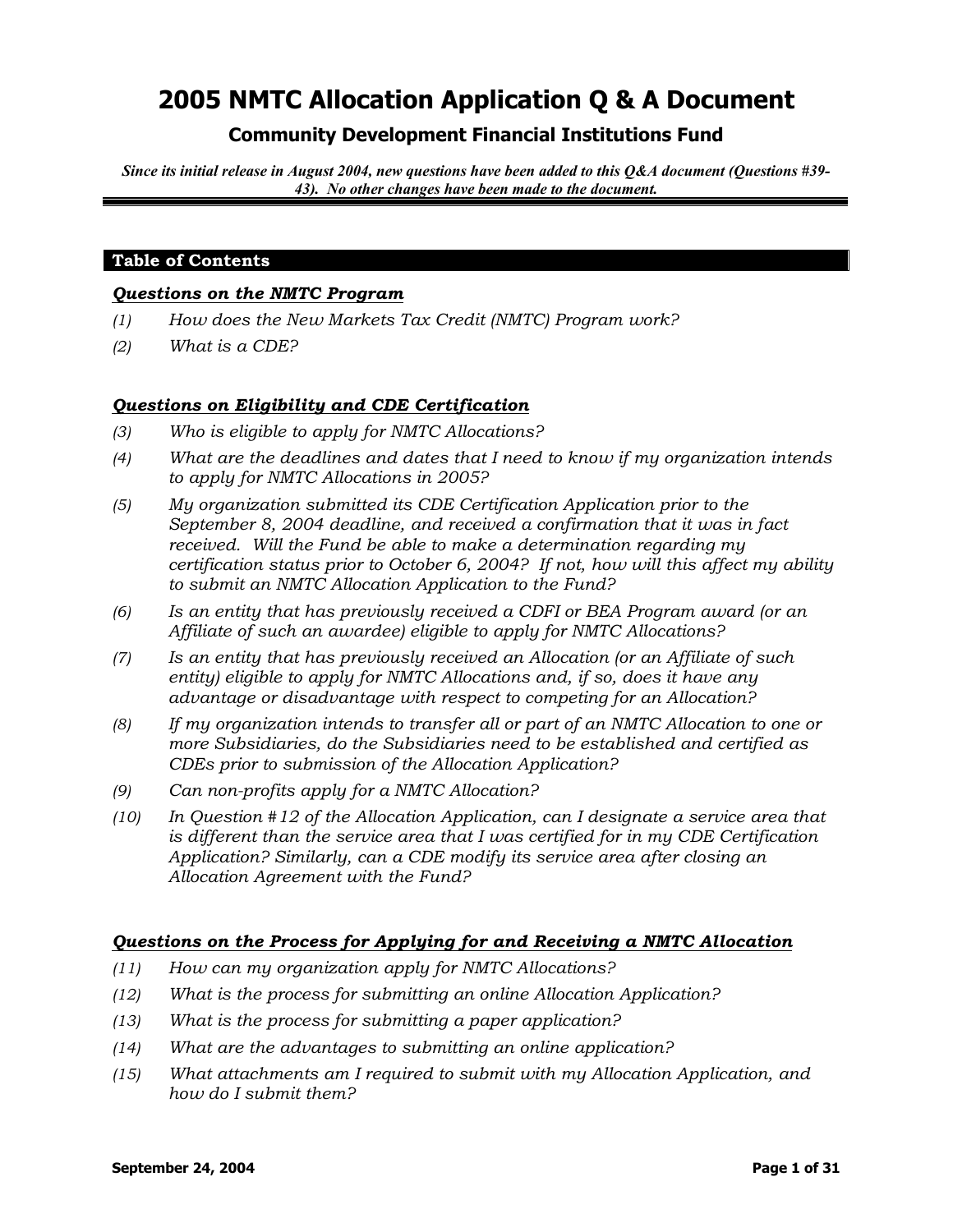## **Community Development Financial Institutions Fund**

*Since its initial release in August 2004, new questions have been added to this Q&A document (Questions #39- 43). No other changes have been made to the document.*

- *(16) Will the information that I provide in my Allocation Application be accessible by the general public?*
- *(17) Can more than one Affiliated entity submit an application?*
- *(18) Can my organization apply for a NMTC Allocation on behalf of Subsidiary entities, as it did with its CDE Certification Application?*
- *(19) Are there any limitations with respect to using NMTCs, or the proceeds of QEIs, in conjunction with other CDFI Fund program awards?*
- *(20) When will the Fund make Allocation decisions? Can my organization start to offer NMTCs to investors as soon as it receives an Allocation?*
- *(21) What terms and conditions will be placed upon Applicants that receive NMTC Allocations from the Fund?*
- *(22) My organization applied for an Allocation of tax credits in a previous round. How do I access an electronic copy of that application and my debriefing document?*
- *(23) May I offer NMTCs to investors that made an investment in my organization before it received an Allocation of NMTCs?*
- *(24) Who can I contact if I have more specific questions?*

### *Questions on the NMTC Allocation Application Contents*

- *(25) When requesting NMTC Allocations from the Fund, should the Applicant ask for the total amount of equity it intends to raise through NMTCs, or should it ask for the total value of the tax credits that will be available to its investors?*
- *(26) Is there a limit to the total NMTC Allocation amount that an Applicant may request in the 2005 Allocation round?*
- *(27) How do I complete the Allocation Application if my organization is a start-up entity?*
- *(28) If an Applicant intends to use part or all of the QEI proceeds to capitalize an Affiliate CDE (e.g., capitalize a Subsidiary CDE bank), how should it complete the Allocation Application?*
- *(29) Who can be considered a Controlling Entity, for purposes of demonstrating an organizational track record in the Business Strategy and Capitalization Strategy sections and in Exhibits A and C? Can an individual be considered a Controlling Entity? Can an Applicant have more than one Controlling Entity? Can an Applicant identify the parent of its parent company as a controlling entity?*
- *(30) There are some activities that are not clearly prohibited by the IRS Temporary and Proposed Income Tax Regulations, but that are also not clearly allowed. If my business strategy falls within one of these more undefined areas, how will my application be scored by the Fund?*
- *(31) What is a non-real estate versus real estate QALICB?*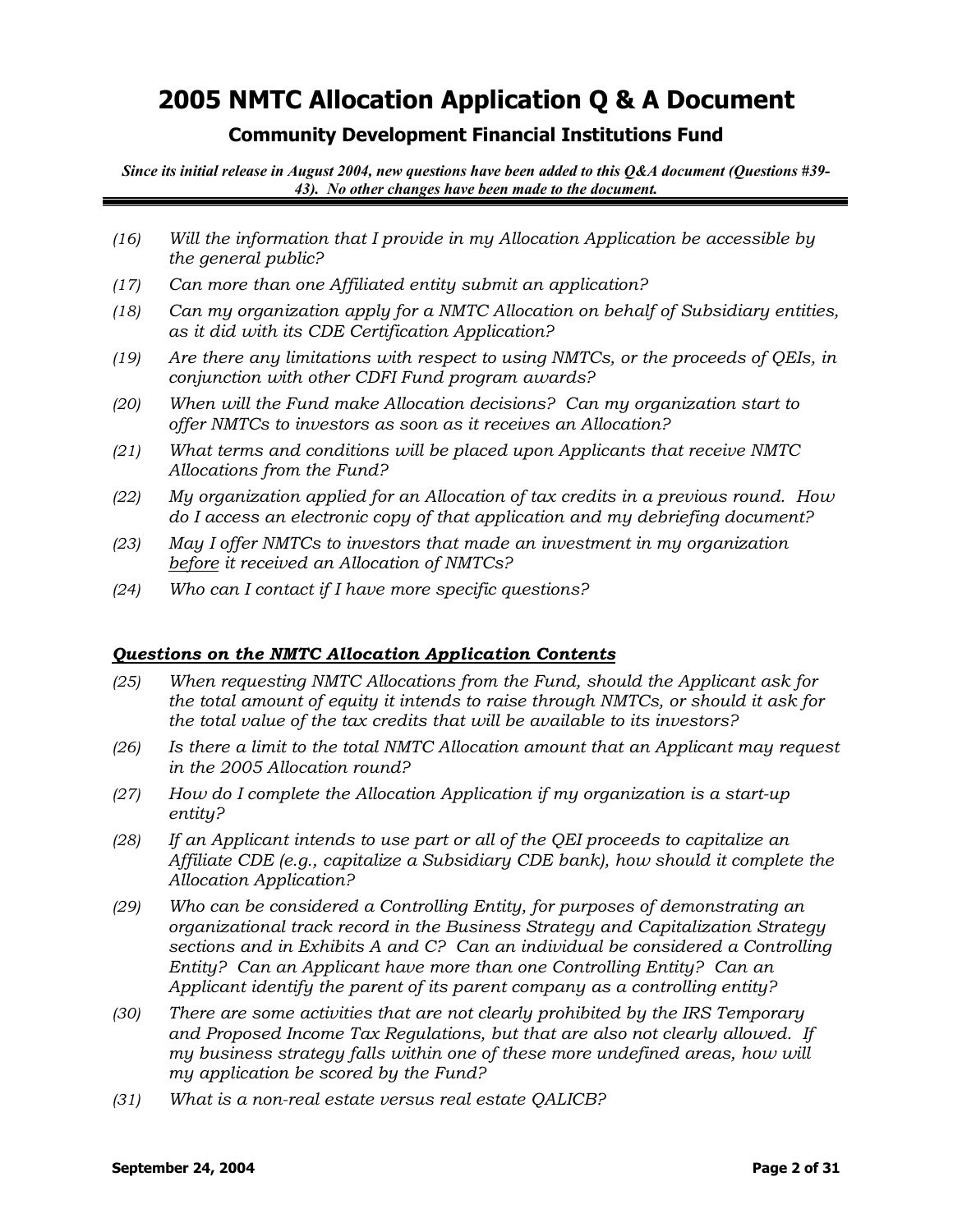## **Community Development Financial Institutions Fund**

*Since its initial release in August 2004, new questions have been added to this Q&A document (Questions #39- 43). No other changes have been made to the document.*

- *(32) Is there an example of what format the Fund would like to see in Questions #10a and 10b of the Allocation Application?*
- *(33) In Question #28 of the Allocation Application, how can an applicant earn the 5 priority points for investing in Unrelated entities?*
- *(34) What data should I be providing in the tables in Exhibit A?*
- *(35) What documents are considered acceptable to demonstrate investor commitments for Table C1 and per Question #32?*
- *(36) My organization has not yet received commitments from its investors. Will this prevent it from scoring well under the Capitalization Strategy section of the application?*
- *(37) Tables 1-4 in Exhibit E include a column heading "Years with (or years providing services to) the Applicant." In completing this information, may a start-up entity refer to the years of service that an individual provided to its Controlling Entity?*
- *(38) In Table F1, there is a column heading "# of projects." How should this column be completed relative to each row in the table?*

### *New Questions Added Since August 2004 Publication of Q&A Document*

- *(39) Will the Fund extend the October 6, 2004 Allocation Application deadline due to the recent natural disasters impacting the US?*
- *(40) Both the Applicant and its Controlling Entity have a track record of deploying capital. In the Business Strategy section, particularly Questions 22-23 and Exhibit A, can both organizations be used to demonstrate track record?*
- *(41) Must the activities that I quantify in Exhibit A also qualify as NMTC QLICIs?*
- *(42) For the purposes of completing the tables in Exhibit A, should I only report on those loan/investment activities that would qualify as QLICIs?*
- *(43) In the read-only version of the Allocation Application, the columns in Table D-1 are labeled 2005-2009. However, in the online application, the columns are labeled 2004-2008. Which version is correct?*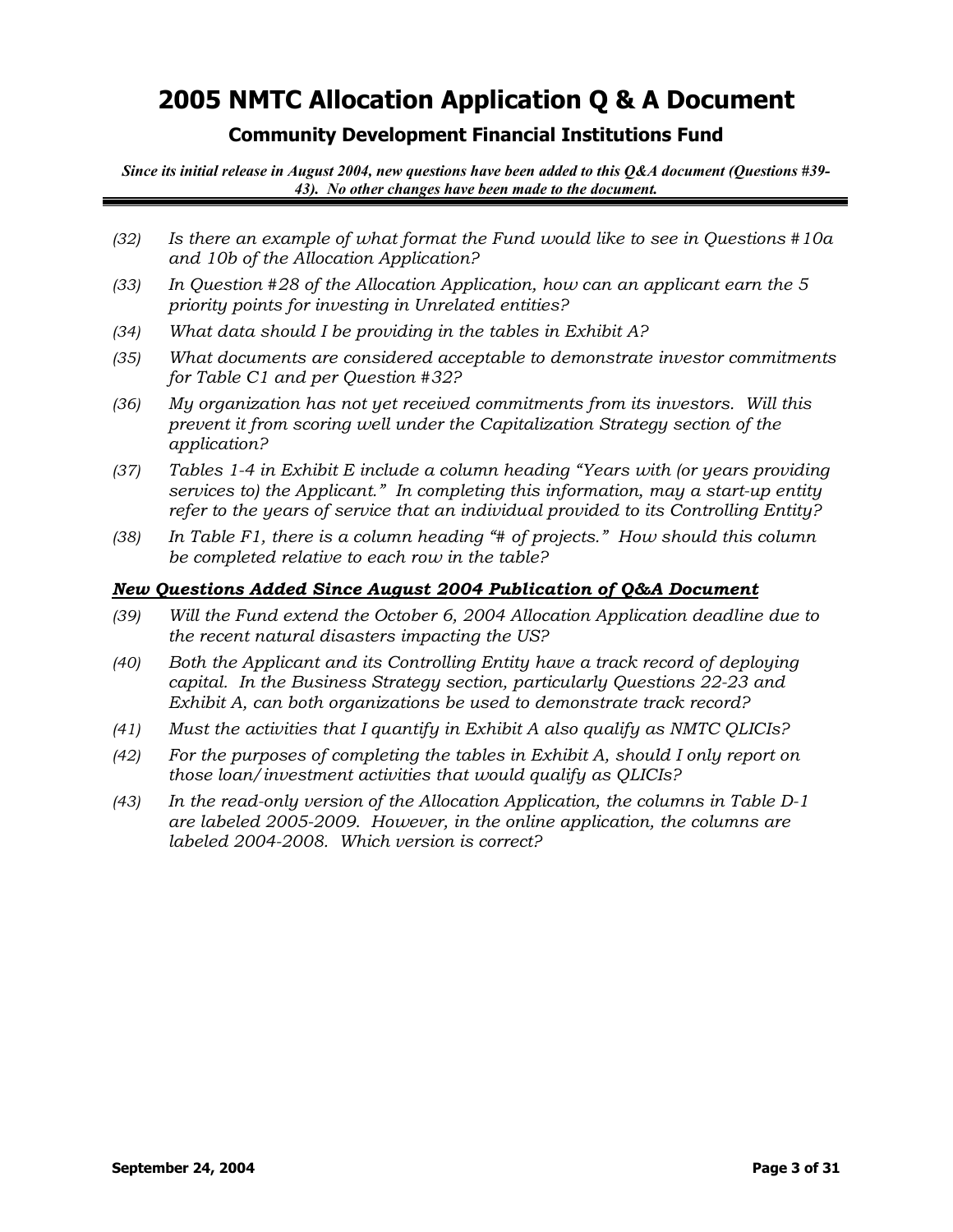## **Community Development Financial Institutions Fund**

*Since its initial release in August 2004, new questions have been added to this Q&A document (Questions #39- 43). No other changes have been made to the document.*

#### *Questions on the NMTC Program*

### *(1) How does the New Markets Tax Credit (NMTC) Program work?*

The NMTC Program permits taxpayers to claim a credit against Federal income taxes for Qualified Equity Investments (QEIs) made to acquire stock or a capital interest in designated Community Development Entities (CDEs). Designated CDEs must use substantially all of the proceeds from the QEIs to make Qualified Low-Income Community Investments (QLICIs). The tax credit provided to the investor (either the original holder or a subsequent purchaser) is claimed over a seven-year credit period. In each of the first three years, the investor receives a tax credit equal to five percent of the total amount paid for the stock or capital interest at the time of purchase. For the next four years, the value of the tax credit is six percent annually. The Community Development Financial Institutions Fund (the Fund) certifies CDEs on an ongoing basis, and allocates NMTC Allocations annually to select CDEs through a competitive application process.

### *(2) What is a CDE?*

A CDE is any duly organized entity treated as a domestic corporation or partnership for federal tax purposes and that: (a) has a primary mission of serving, or providing investment capital for, low-income communities or lowincome persons; (b) maintains accountability to residents of low-income communities through their representation on any governing board of the entity or any advisory board to the entity; and (c) has been certified as a CDE by the Fund.

The Fund is currently accepting applications from organizations seeking designation as CDEs. An organization seeking such a designation should review the Fund's CDE Certification Guidance and a document titled "CDE Certification Q&A" prior to submitting its CDE Certification Application to the Fund. These documents are available on the Fund's website at [www.cdfifund.gov.](http://www.cdfifund.gov/) Community Development Financial Institutions (CDFIs) certified by the Fund and Specialized Small Business Investment Companies (SSBICs) licensed by the Small Business Administration (SBA) are deemed to automatically meet the requirements for certification as a CDE, and need only register on-line at the Fund's website at [www.cdfifund.gov](http://www.cdfifund.gov/).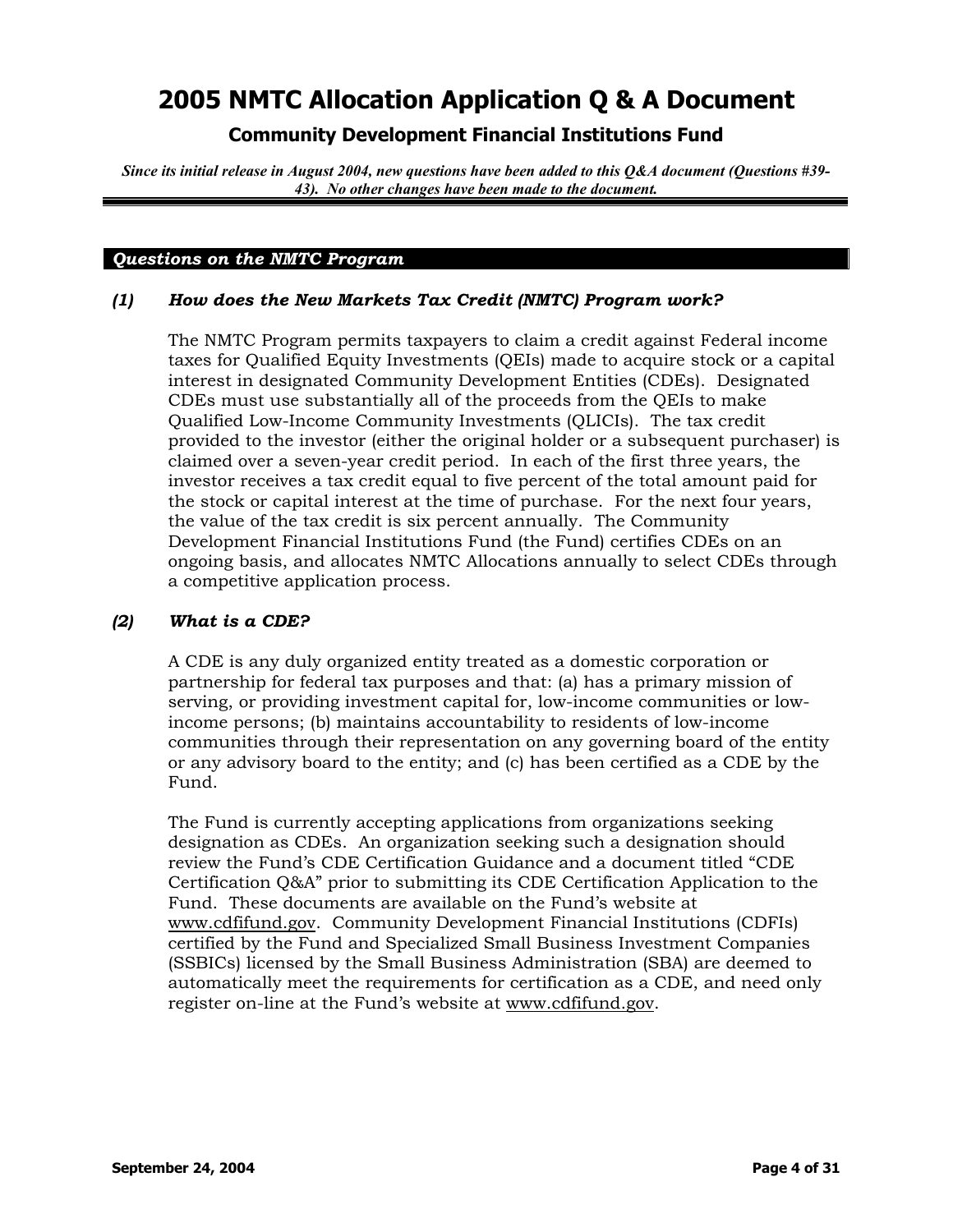## **Community Development Financial Institutions Fund**

*Since its initial release in August 2004, new questions have been added to this Q&A document (Questions #39- 43). No other changes have been made to the document.*

### *Questions on Eligibility and CDE Certification*

### *(3) Who is eligible to apply for NMTC Allocations?*

In order to be eligible to apply for NMTC Allocations from the Fund in the 2005 Allocation round, an Applicant must: (a) be legally incorporated or formed as a domestic corporation or partnership for Federal tax purposes; (b) have a valid Employer Identification Number (EIN) at the time of application submission; and (c) be certified as a CDE by the Fund or have a CDE Certification Application pending with the Fund. Entities seeking a 2005 NMTC Allocation must submit a CDE Certification Application that is Postmarked\* on or before **September 8, 2004** and received by 5:00 pm, ET, on **September 15, 2004**. **An entity, who's CDE Certification Application is not received by the Bureau of Public Debt (BPD) within this timeframe, is not eligible to apply for a 2005 NMTC Allocation.**

*\*As defined by 26 CFR 301. 7502-1. In general, the Fund will require a postmark date that is on or before the applicable deadline. The document must be in an envelope or other appropriate wrapper, properly addressed and deposited in the U.S. mail. The document may be delivered by the United States Postal Service or any other private delivery service designated by the Secretary of the Treasury. For more information on designated delivery services, please see IRS Notice 2002-62.*

#### *(4) What are the deadlines and dates that I need to know if my organization intends to apply for NMTC Allocations in 2005?*

| Deadline                                       | Date                       |
|------------------------------------------------|----------------------------|
| If the Applicant has not yet been certified as | Postmarked on or before    |
| a CDE (see Q&A #3), its CDE Certification      | September 8, 2004; AND     |
| Application must be                            |                            |
|                                                | Received by 5:00 pm, ET,   |
|                                                | on September 15, 2004      |
| Notification of intent to submit a paper       | $5:00 \text{ pm}$ , ET, on |
| Allocation Application (see $Q&A$ #13) must be | September 22, 2004         |
| received by                                    |                            |
| The last date to contact the Fund with any     | 5:00 pm, ET, on October    |
| questions regarding completion or              | 4, 2004.                   |
| submission of the 2005 Allocation              |                            |
| Application is                                 |                            |
| Request to modify CDE Certification service    | 5:00 pm, ET, on October    |
| area (see Q&A #10) must be received by         | 6, 2004                    |
| Online Allocation Applications must be         | 5:00 pm, ET, on October    |
| submitted by                                   | 6, 2004                    |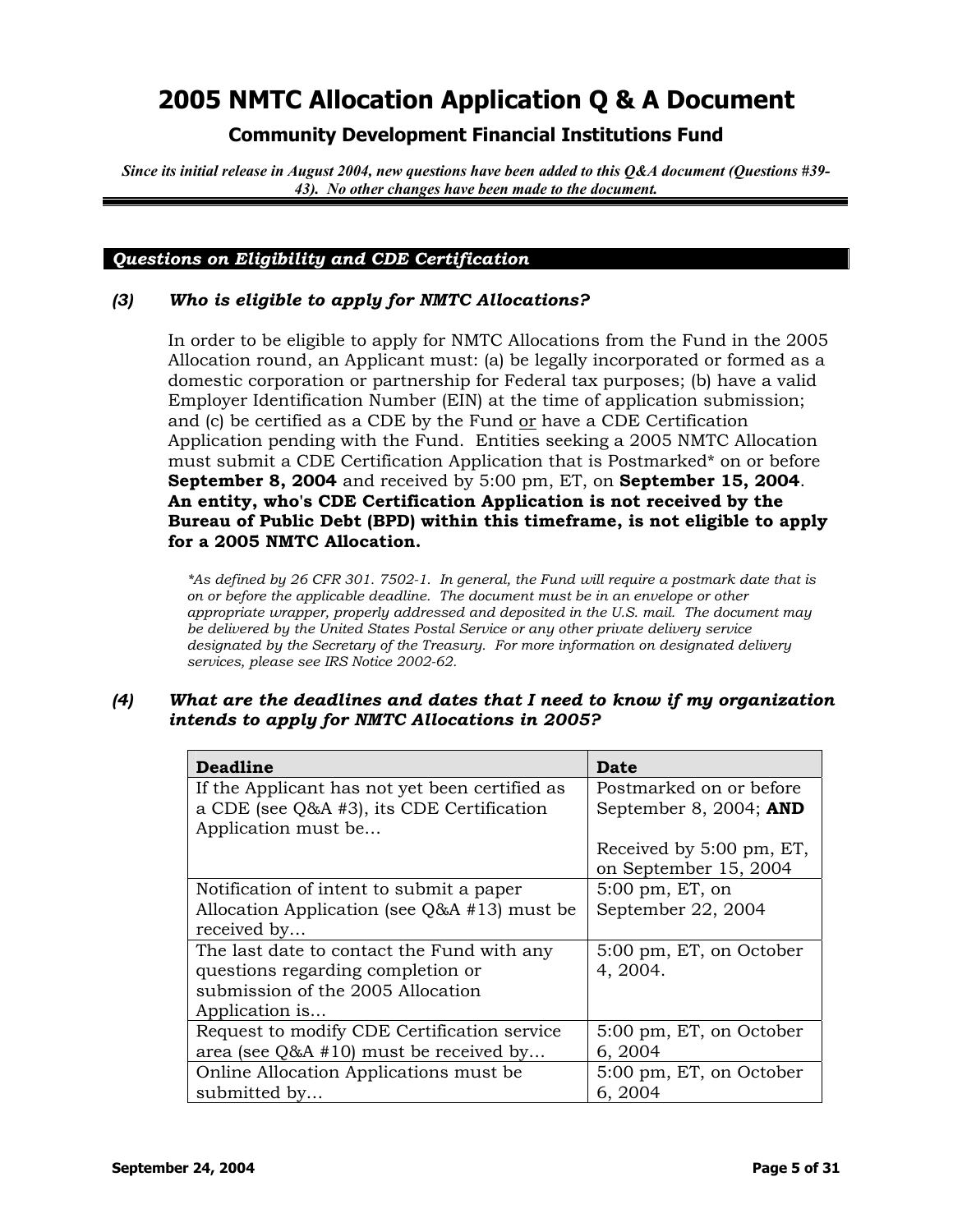## **Community Development Financial Institutions Fund**

*Since its initial release in August 2004, new questions have been added to this Q&A document (Questions #39- 43). No other changes have been made to the document.*

| <b>Deadline</b>                               | Date                     |
|-----------------------------------------------|--------------------------|
| Paper Allocation Applications (including)     | Postmarked on or before  |
| attachments) must be                          | October 6, 2004; AND     |
|                                               |                          |
|                                               | Received by 5:00 pm, ET, |
|                                               | on October 14, 2004      |
| Signature page and attachments for the        | Postmarked on or before  |
| electronic application (see $Q&A$ #9) must be | October 12, 2004; AND    |
|                                               |                          |
|                                               | Received by 5:00 pm, ET, |
|                                               | on October 19, 2004      |
| Previous Allocatees must meet the necessary   | January 21, 2005         |
| QEI issuance thresholds (see $Q&A #7$ ) by    |                          |

## *(5) My organization submitted its CDE Certification Application prior to the required deadline, and received a confirmation that it was in fact received. Will the Fund be able to make a determination regarding my certification status prior to October 6, 2004? If not, how will this affect my ability to submit an NMTC Allocation Application to the Fund?*

Due to the volume of CDE Certification Applications that are expected to be submitted before the applicable deadline (approximately 200 applications were received before the deadline for the 2003/4 Allocation round), the Fund may not complete reviews on all CDE Certification Applications prior to the applicable Allocation Application due date. However, the Fund will review Allocation Applications from organizations that have not yet received a certification determination, provided that their CDE Certification Applications were postmarked before or on September 8, 2004 AND received by 5:00 pm, ET, on September 15, 2004. The Fund will not make Allocation awards to organizations until such time as they have been certified as CDEs. Accordingly, organizations will likely know their certification status in advance of the award decisions.

### *(6) Is an entity that has previously received a CDFI or BEA Program award (or an Affiliate of such an awardee) eligible to apply for NMTC Allocations?*

Prior awardees of any component of the Fund's CDFI Program, Bank Enterprise Award (BEA) Program, or any other Fund program and prior Allocatees under the NMTC Program are eligible to apply under this NOAA, except as follows: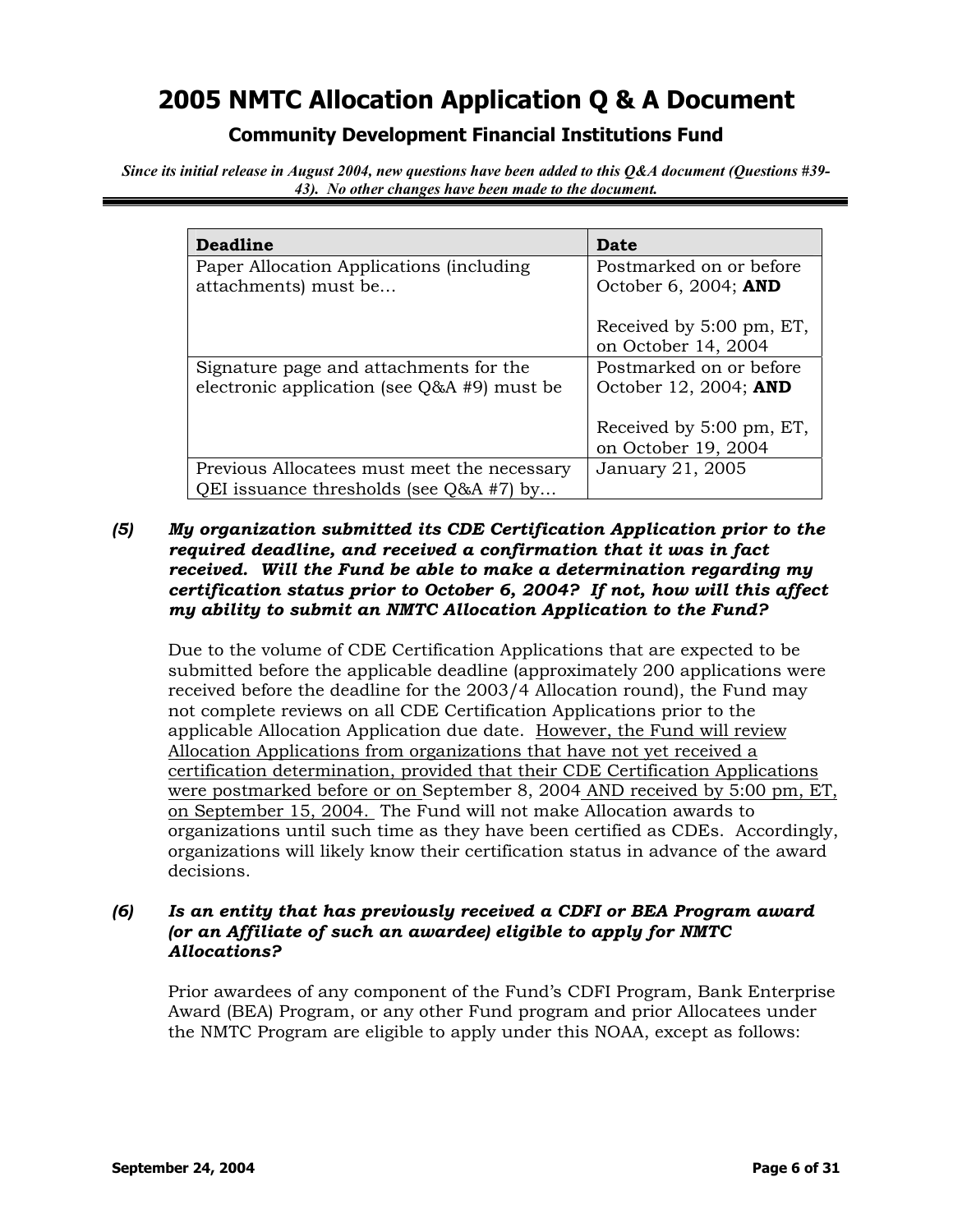## **Community Development Financial Institutions Fund**

*Since its initial release in August 2004, new questions have been added to this Q&A document (Questions #39- 43). No other changes have been made to the document.*

- (a) The Applicant has failed to meet its reporting requirements to the Fund, as set forth in a previously executed assistance, Allocation or award agreement(s), as of the NMTC Allocation Application deadline;
- (b) The Applicant has been found in default of a previously executed assistance, Allocation or award agreement, or such agreement has been terminated in default, within the 12-month period prior to the NMTC Allocation Application deadline;
- (c) The Applicant has a balance of "undisbursed funds" under such prior award(s), as of the NMTC Allocation Application deadline. "Undisbursed funds" are defined as: (i) in the case of prior BEA Program award(s), any balance of award funds equal to or greater than five percent of the total prior BEA Program award(s) that remains undisbursed more than three (3) years after the end of the calendar year in which the Fund signed an award agreement with the awardee; and (ii) in the case of prior CDFI Program or other Fund program award(s), any balance of award funds equal to or greater than five percent of the total prior award(s) that remains undisbursed more than two (2) years after the end of the calendar year in which the Fund signed an assistance agreement with the awardee.

In a case where another entity that Controls the applicant, is Controlled by the applicant or shares common management officials with the applicant (as determined by the Fund), is a prior Fund awardee under any Fund program, and has a balance of undisbursed funds under said prior award(s), as of the NMTC Allocation Application deadline, the Fund will include the combined awards of the applicant and such affiliated entities when calculating the amount of undisbursed funds; and

(d) The Applicant has been debarred from applying under any Fund program, as of the NMTC Allocation Application deadline.

Furthermore, if the applicant has (i) submitted complete and timely reports to the Fund that demonstrate noncompliance with a previous assistance, Allocation, or award agreement; and (ii) the Fund has yet to make a final determination regarding the outcome of this noncompliance, the Fund will only consider the applicant's NMTC Allocation Application pending full resolution, in the sole determination of the Fund, of the noncompliance.

If an Applicant is a prior awardee or Allocatee (or if a prior Fund awardee or Allocatee Controls the Applicant, is Controlled by the Applicant or shares common management officials with the Applicant, as determined by the Fund), during the review process, the Fund will also consider the extent to which the prior awardee or Allocatee has failed to comply with the terms and conditions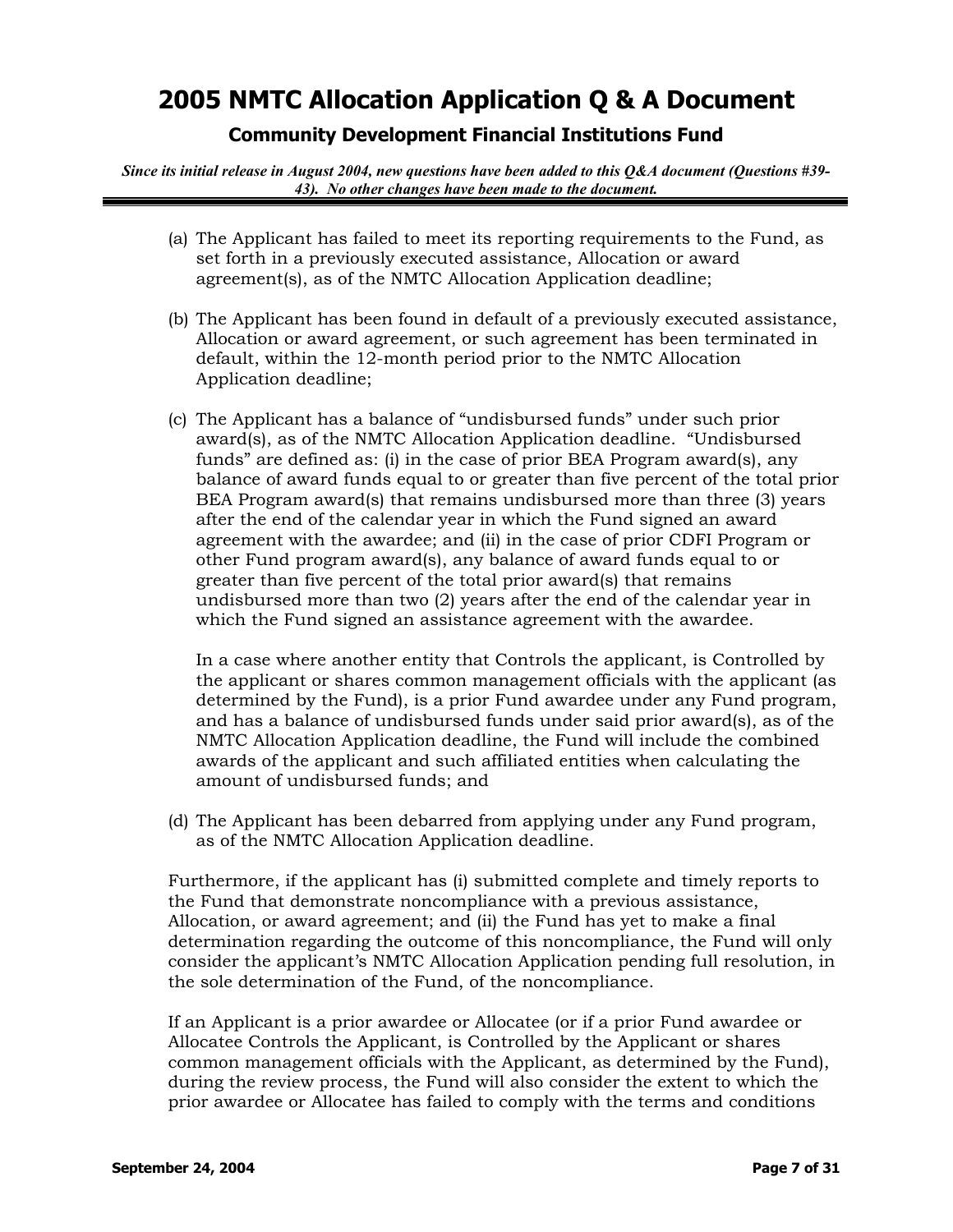## **Community Development Financial Institutions Fund**

*Since its initial release in August 2004, new questions have been added to this Q&A document (Questions #39- 43). No other changes have been made to the document.*

and other requirements of its previous or existing assistance, Allocation or award agreements with the Fund. **Please refer to the 2005 NOAA for more detailed information about the criteria regarding the eligibility of previous awardees and/or Allocatees.**

Accordingly, Applicants that are prior awardees or Allocatees under any other Fund program are advised to:

- (a) Submit all required reports by the deadlines specified in the assistance, Allocation or award agreements governing said prior awards or Allocations and to comply with all requirements found therein;
- (b) Contact the appropriate program operations representative of the Fund to ensure that all necessary actions are underway for the disbursement of any outstanding balance of prior awards (non-NMTC Program); and
- (c) Confirm that any entity that Controls the Applicant, is Controlled by the Applicant or shares common management officials with the Applicant, and is a prior Fund awardee or Allocatee, has submitted all required reports to the Fund and is taking all necessary actions for the disbursement of any outstanding balances of any prior Fund awards (non-NMTC Program).

### *(7) Is an entity that has previously received an Allocation (or an Affiliate of such entity) eligible to apply for NMTC Allocations and, if so, does it have any advantage or disadvantage with respect to competing for an Allocation?*

Success in a prior round of the NMTC Program or any of the Fund's other programs is not a predictor of success in this round of the NMTC Program.

An Allocatee in the first round of the NMTC Program (CY 2001-2002) is not eligible to receive a NMTC Allocation pursuant to this NOAA unless the Allocatee can demonstrate that, as of January 21, 2005, it has: (i) issued and received cash from its investors for at least 50% of its QEIs relating to its prior NMTC Allocation; or (ii) issued and received cash from its investors for at least 40% of its QEIs and that at least 80% of its total NMTC Allocation has been exchanged for cash from or has been committed by its investors.

A prior Allocatee in the second round of the NMTC Program (CY 2003-2004) is not eligible to receive a NMTC Allocation pursuant to this NOAA unless the Allocatee can demonstrate that, as of January 21, 2005, it has: (i) issued and received cash from its investors for at least 50% of its QEIs relating to its prior NMTC Allocation; or (ii) issued and received cash from its investors for at least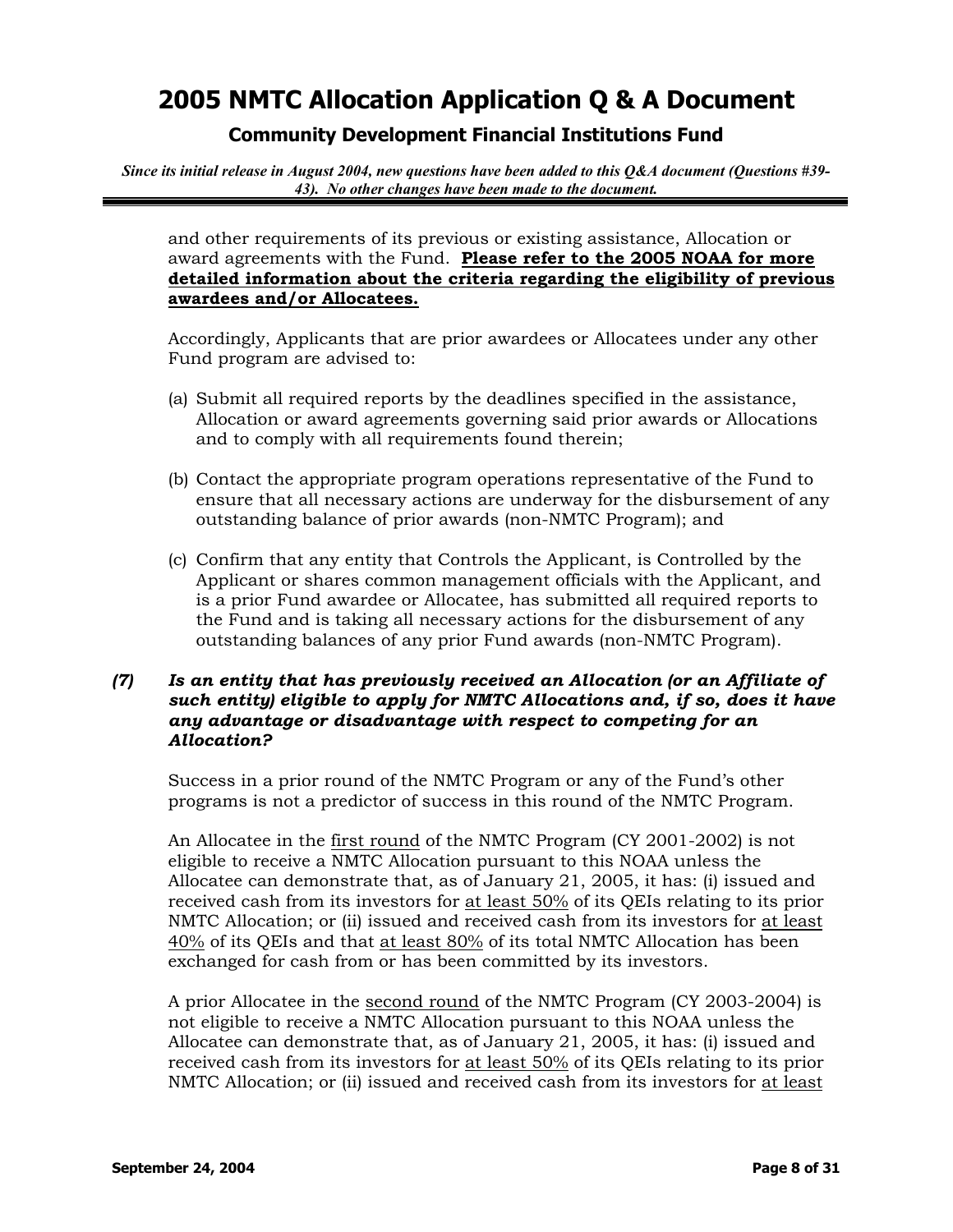## **Community Development Financial Institutions Fund**

*Since its initial release in August 2004, new questions have been added to this Q&A document (Questions #39- 43). No other changes have been made to the document.*

20% of its QEIs and that at least 60% of its total NMTC Allocation has been exchanged for cash from or has been committed by its investors.

Further, an entity is not eligible to receive a NMTC Allocation pursuant to this NOAA if another entity that Controls the applicant, is Controlled by the applicant or shares common management officials with the applicant (as determined by the Fund) is a prior Allocatee and has not, as of January 21, 2005, met the requirements for the issuance and/or commitment of QEIs as set forth above for the Allocatees in the first and second rounds of the NMTC Program.

The Fund will only count as "issued" those QEIs that have been recorded and finalized in the Fund's Allocation Tracking System by **January 21, 2005**. Allocatees and their Subsidiary transferees, if any, are advised to access the Fund's Allocation Tracking System to record and finalize each QEI that they issue to an investor in exchange for cash.

"Committed" QEIs are only those Equity Investments that are evidenced by a written, signed document in which an investor: (i) commits to make an investment in the Allocatee in a specified amount and on specified terms; (ii) has made an initial disbursement of the investment proceeds to the Allocatee, and such initial disbursement has been recorded in ATS as a Qualified Equity Investment; (iii) commits to disburse the remaining investment proceeds to the Allocatee based on specified amounts and payment dates; and (iv) commits to make the final disbursement to the Allocatee no later than January 21, 2008. The applicant will be required, upon notification from the Fund, to submit adequate documentation to substantiate the required issuances of and commitments for QEIs.

### *(8) If my organization intends to transfer all or part of an NMTC Allocation to one or more Subsidiaries, do the Subsidiaries need to be established and certified as CDEs prior to submission of the Allocation Application?*

No. An Applicant will not be required to form and secure CDE certification for Subsidiary entities prior to the submission of its Allocation Application. However, once selected for an Allocation, the Allocatee will not be permitted to transfer any of its Allocation to Subsidiaries unless those Subsidiaries have been: (a) certified as CDEs by the Fund; and (b) identified by name in the Allocatee's Allocation Agreement. If an Allocatee requests, the Fund may, in its sole discretion, amend the Allocatee's Allocation Agreement to add Subsidiary entities that were not yet formed and/or certified as CDEs at the time of the Allocatee's receipt of a NMTC Allocation.

### *(9) Can non-profits apply for a NMTC Allocation?*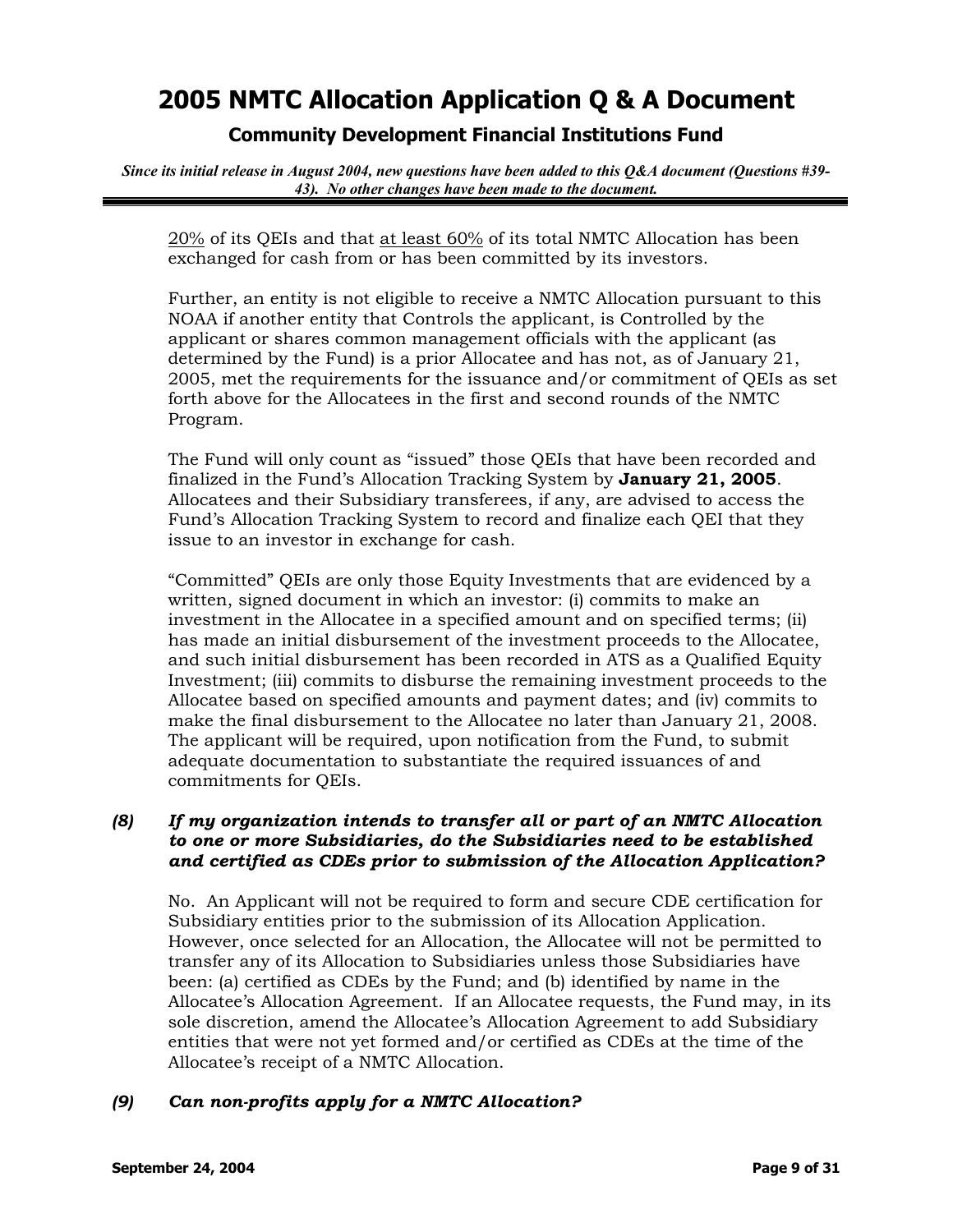**Community Development Financial Institutions Fund** 

*Since its initial release in August 2004, new questions have been added to this Q&A document (Questions #39- 43). No other changes have been made to the document.*

Because NMTCs can only be offered to taxable investors that purchase stock or capital interest in a CDE, only for-profit CDEs may offer NMTCs to their investors. However, a non-profit entity may apply for a NMTC Allocation with the intention of transferring the Allocation to one or more for-profit Subsidiaries. The for-profit Subsidiaries do not have to be formed at the time the non-profit CDE applies for NMTC Allocations. However, the Subsidiary transferee: (i) should submit a CDE Certification Application to the Fund within 30 days after the non-profit Applicant receives a Notice of Allocation from the Fund; and (ii) must be certified as a CDE prior to entering into an Allocation Agreement with the Fund. The NMTC Allocation transfer must be pre-approved by the Fund, in its sole discretion, and will be a condition of the Allocation Agreement.

### *(10) In Question #12 of the Allocation Application, can I designate a service area that is different than the service area that I was certified for in my CDE Certification Application? Similarly, can a CDE modify its service area after closing an Allocation Agreement with the Fund?*

The service area designated in Question #12 of the NMTC Allocation Application must be consistent with (i.e., identical to or a subset of) the service area that the Applicant was certified for in its CDE Certification approval letter, or in the case of an Applicant that has not yet been certified, the service area requested in its CDE Certification Application. The CDE certification process does not require a CDFI or SSBIC to designate a service area, but the Fund expects a CDE that is a CDFI to designate areas consistent with its target market designated under the CDFI Program.

In the event that an Applicant who is not a CDFI/SSBIC would like to amend its CDE certification service area prior to submitting its Allocation Application, it may do so by sending an email to the CDFI Fund's Helpdesk at [cdfihelp@cdfi.treas.gov,](mailto:cdfihelp@cdfi.treas.gov) with the subject line, "NMTC Program: Revision of Service Area." In this email, a CDE should include, for itself and any Subsidiary CDEs for which it is seeking to amend a service area: (1) the CDE certification control number; (2) the initial service area designated by the CDE, as well as the revised service area that the organization intends to serve; and (3) a revised Accountability Chart, indicating the most current list of board members and how they are representative of Low-Income Communities in the revised service area. If a CDFI would like to amend its target market, it should contact the program operations staff at [cdfihelp@cdfi.treas.gov](mailto:cdfihelp@cdfi.treas.gov) or by calling (202) 622-6355 for additional instructions. **Organizations that would like an amended service area or target market to be considered in the context of their 2005 NMTC Allocation Application must submit this information to the Fund no later than 5:00 pm Eastern Time on October 6, 2004.**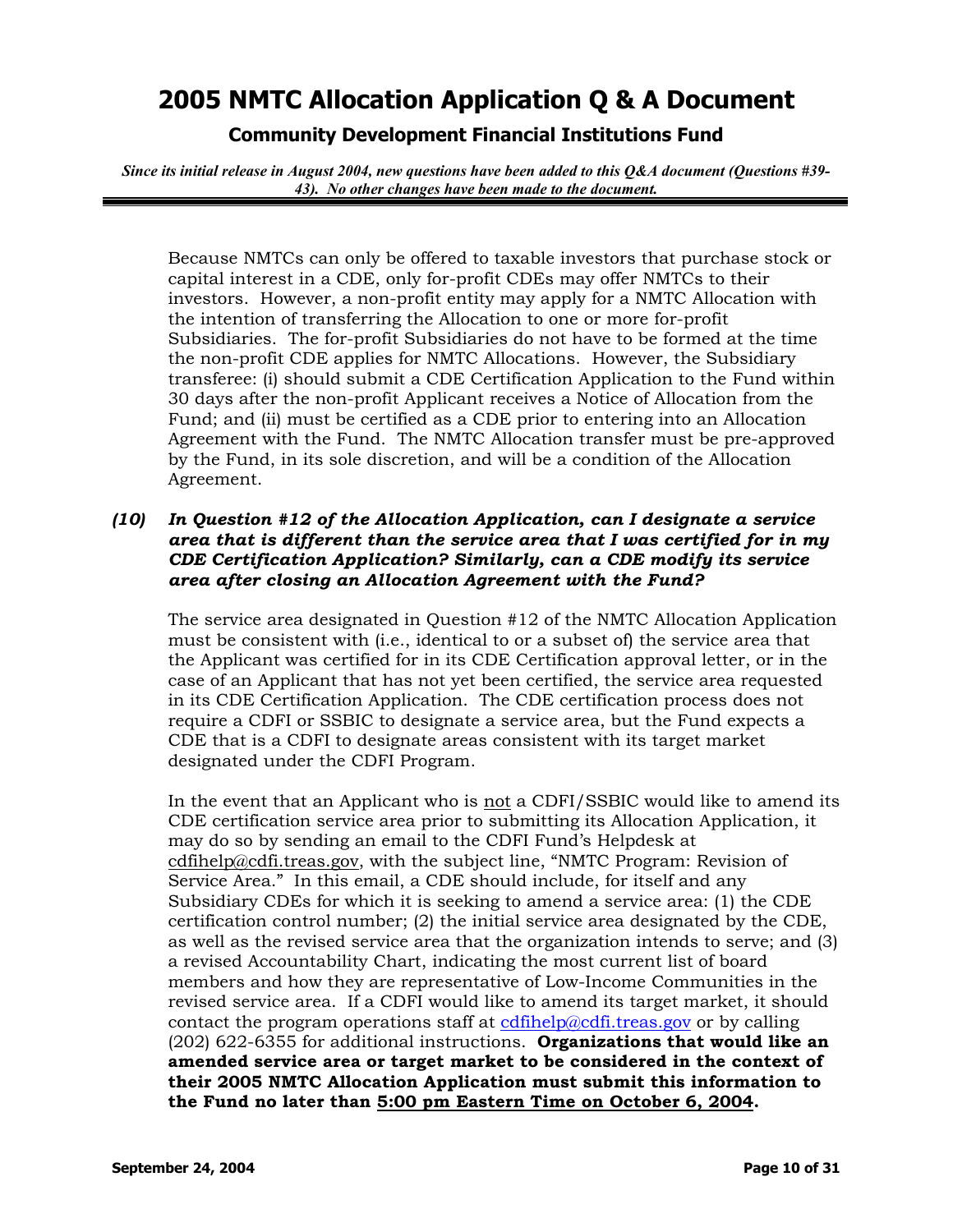**Community Development Financial Institutions Fund** 

*Since its initial release in August 2004, new questions have been added to this Q&A document (Questions #39- 43). No other changes have been made to the document.*

Subsequent to closing an Allocation Agreement with the Fund, an Allocatee may request to modify its Allocation Agreement and CDE certification documents as necessary to broaden its service area to include a market that was not identified at the time of the Allocatee's receipt of an NMTC Allocation and/or initial certification as a CDE. The Fund will review such requests on a case-by-case basis to ensure, among other things, that the CDE is appropriately accountable to Low-Income Communities in its amended service area.

### *Questions on the Process for Applying for and Receiving a NMTC Allocation*

### *(11) How can my organization apply for NMTC Allocations?*

An organization interested in applying for NMTC Allocations in the 2005 round must submit its Allocation Application **no later than 5:00 pm Eastern Time on October 6, 2004.** The Fund expects all Applicants to submit online Allocation Applications. Applicants may access the online Allocation Application by logging in through myCDFI-Fund on the Fund's website at [www.cdfifund.gov.](http://www.cdfifund.gov/) Applicants that have not already done so are encouraged to register a user account through myCDFI-Fund as soon as possible. Please contact the Fund's IT Help Desk at (202) 622-2455 or [ithelpdesk@cdfi.treas.gov](mailto:ithelpdesk@cdfi.treas.gov) if you are having problems registering under myCDFI-Fund. (For more information on submitting an online Allocation Application, see response to Q&A #12.)

Applicants that are unable to submit an online Allocation Application may submit a paper application, provided that they **submit a Paper Application Submission Form to the Fund no later 5:00 pm Eastern Time on September 22, 2004.** (For more information on submitting a paper application, see response to Q&A #13.)

### *(12) What is the process for submitting an online Allocation Application?*

To apply online, Applicants must have: (1) Internet Explorer 5.5 or higher or Netscape Navigator 6.0 or higher, and (2) Windows 98 or higher (or other system compatible with the above Explorer and Netscape software). Ideally, Applicants should have a 56 Kbps Internet connection, however, Applicants can use the online Allocation Application with a slower Internet connection. Additionally, as noted in Q&A #11, you will need to establish an account with myCDFI-Fund (via the Fund's website [www.cdfifund.gov](http://www.cdfifund.gov/)) to access the online Allocation Application.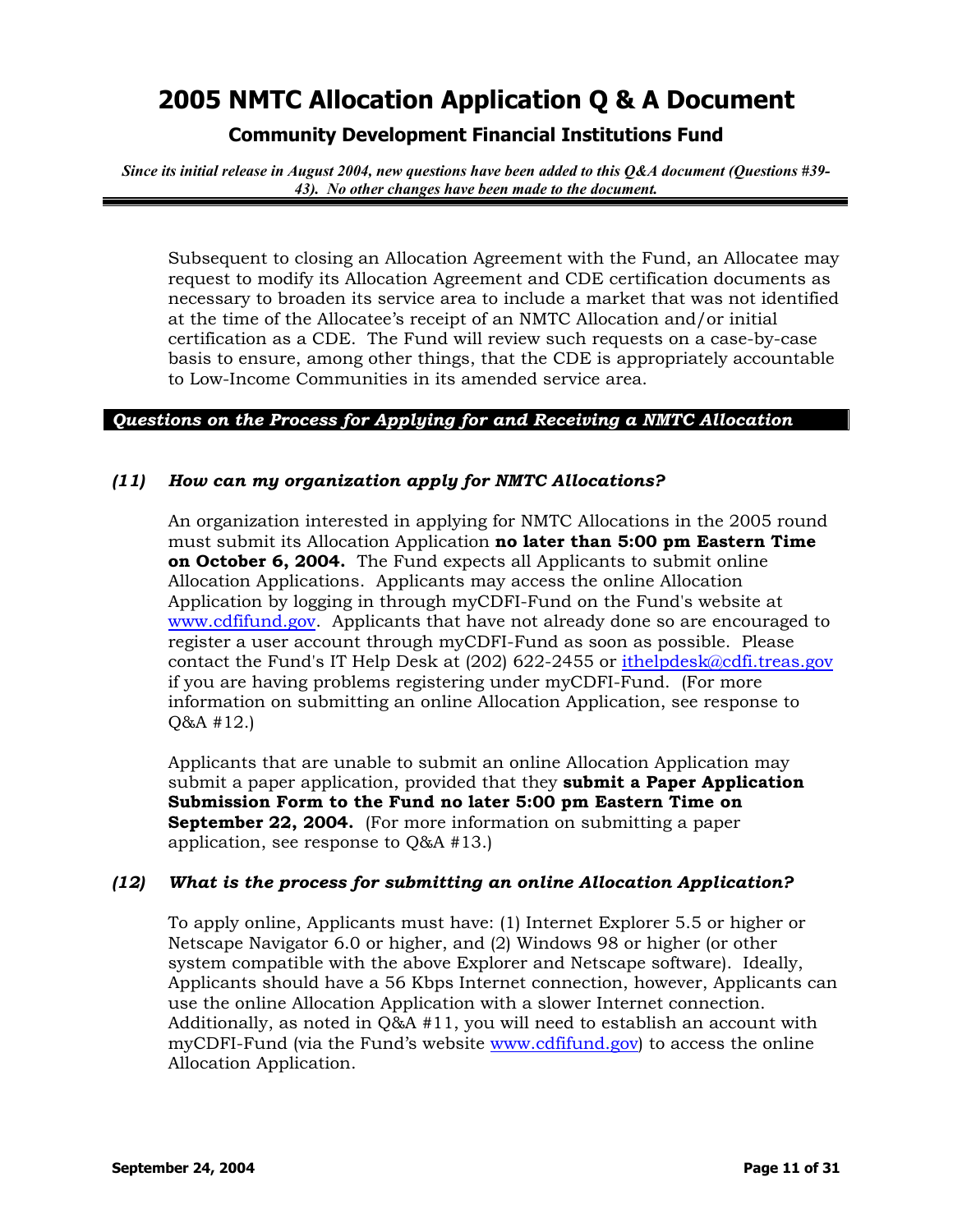## **Community Development Financial Institutions Fund**

*Since its initial release in August 2004, new questions have been added to this Q&A document (Questions #39- 43). No other changes have been made to the document.*

**Start filling in the online application early.** The Fund advises Applicants not to type narrative responses directly into the online Allocation Application. The Fund recommends that Applicants use another program (e.g., Microsoft Word) to type narrative responses, which may then be copied and pasted into the appropriate sections of the online Allocation Application. This will help protect you against any potential data loss (e.g., if the Applicant's current online session times out, and the online Allocation Application logs the Applicant out automatically).

The textboxes generally allow an unlimited amount of characters. However, the Fund encourages Applicants to be brief and concise in their responses. The majority of responses need not be more than a paragraph or two, and no response should be more than two or three pages at the most. In certain cases where the application indicates that a brief answer is expected (i.e., the word "brief" or "briefly" appears in the body of the question), the textboxes will allow only 2500 characters including spaces (approximately  $\frac{1}{2}$  page in MS Word). Applicants will be prevented from exceeding the space provided. All narrative answers must be in text form only. The online Allocation Application will not accept any special formatting (e.g., bolding or underlining), charts, tables or other graphics not required in the application.

### *(13) What is the process for submitting a paper application?*

Prior to submitting a paper application, Applicants must first submit a "NMTC Paper Application Submission Form" no later than 5:00 pm, ET, on **September 22, 2004**. Organizations that do not submit a form by that date will not be allowed to submit a paper application. This form is available on the Fund's website at [www.cdfifund.gov.](http://www.cdfifund.gov/) Such notification must be submitted by facsimile at (202) 622-7754 to the attention of the Fund's Chief Information Officer and should include an explanation of why the Applicant is not capable of submitting an online Allocation Application. The Fund will provide information on the procedures for submission of a paper application at that time.

The paper format will allow for the same amount of space for answering questions as the electronic application form. The Fund encourages Applicants to be brief and concise in their responses. The majority of responses need not be more than a paragraph or two, and no response should be more than two or three pages at the most. In certain cases where the application indicates that a brief answer is expected (i.e., the word "brief" or "briefly" appears in the body of the question), the applicant should not provide more than 2500 characters including spaces (approximately  $\frac{1}{2}$  page in MS Word). All narrative answers must be in text form only and not include any special formatting (e.g., bolding or underlining), charts, tables or other graphics not required in the application.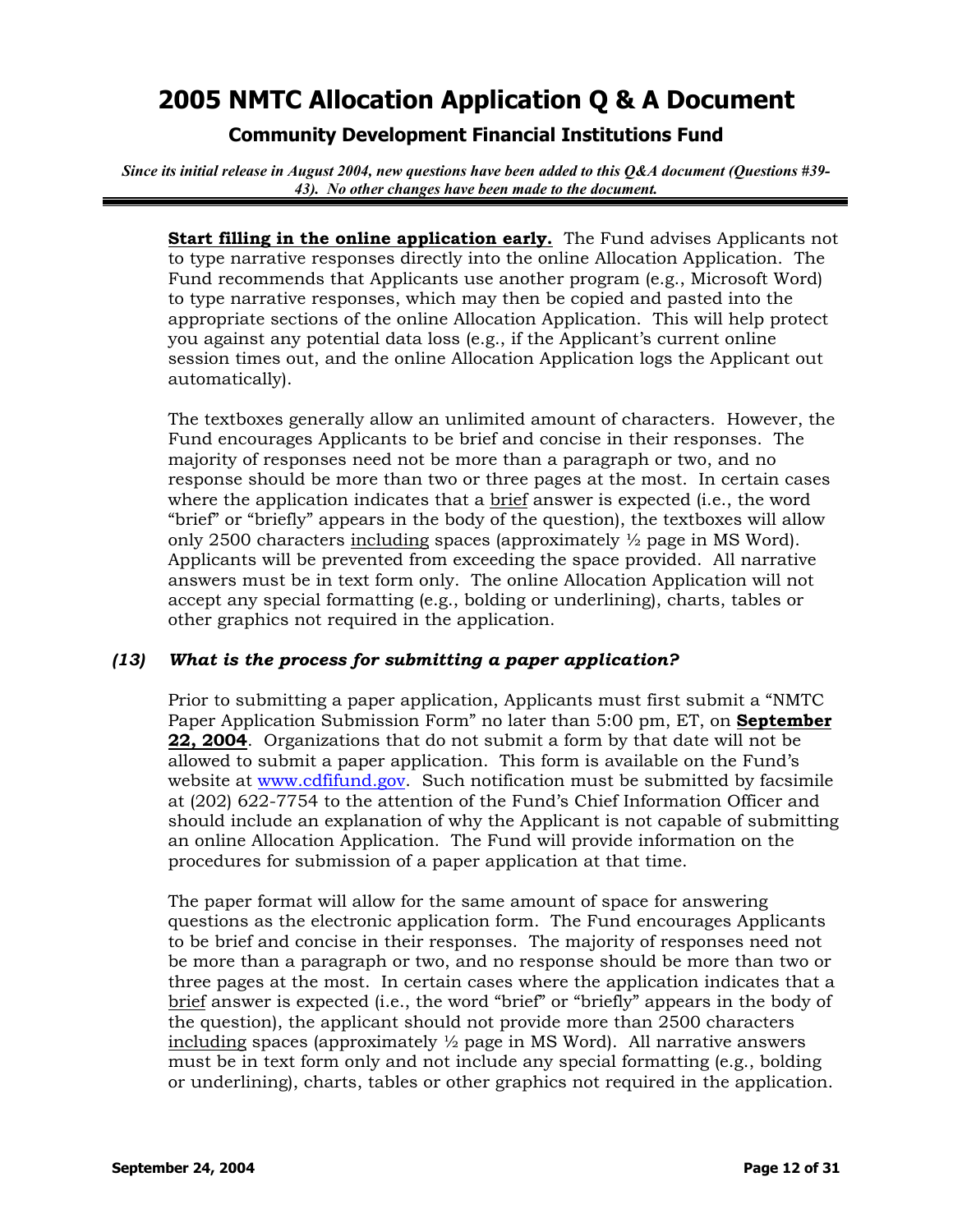**Community Development Financial Institutions Fund** 

*Since its initial release in August 2004, new questions have been added to this Q&A document (Questions #39- 43). No other changes have been made to the document.*

Since the Fund will require organizations that are awarded NMTC Allocations to submit compliance and monitoring reports and data via a web-based internet system, an Applicant that submits a paper application is advised to address, in its narrative response to Question #45 under Management Capacity, Program Compliance Experience, how it will have the resources to comply with the Fund's future web-based reporting requirements, if provided an NMTC Allocation.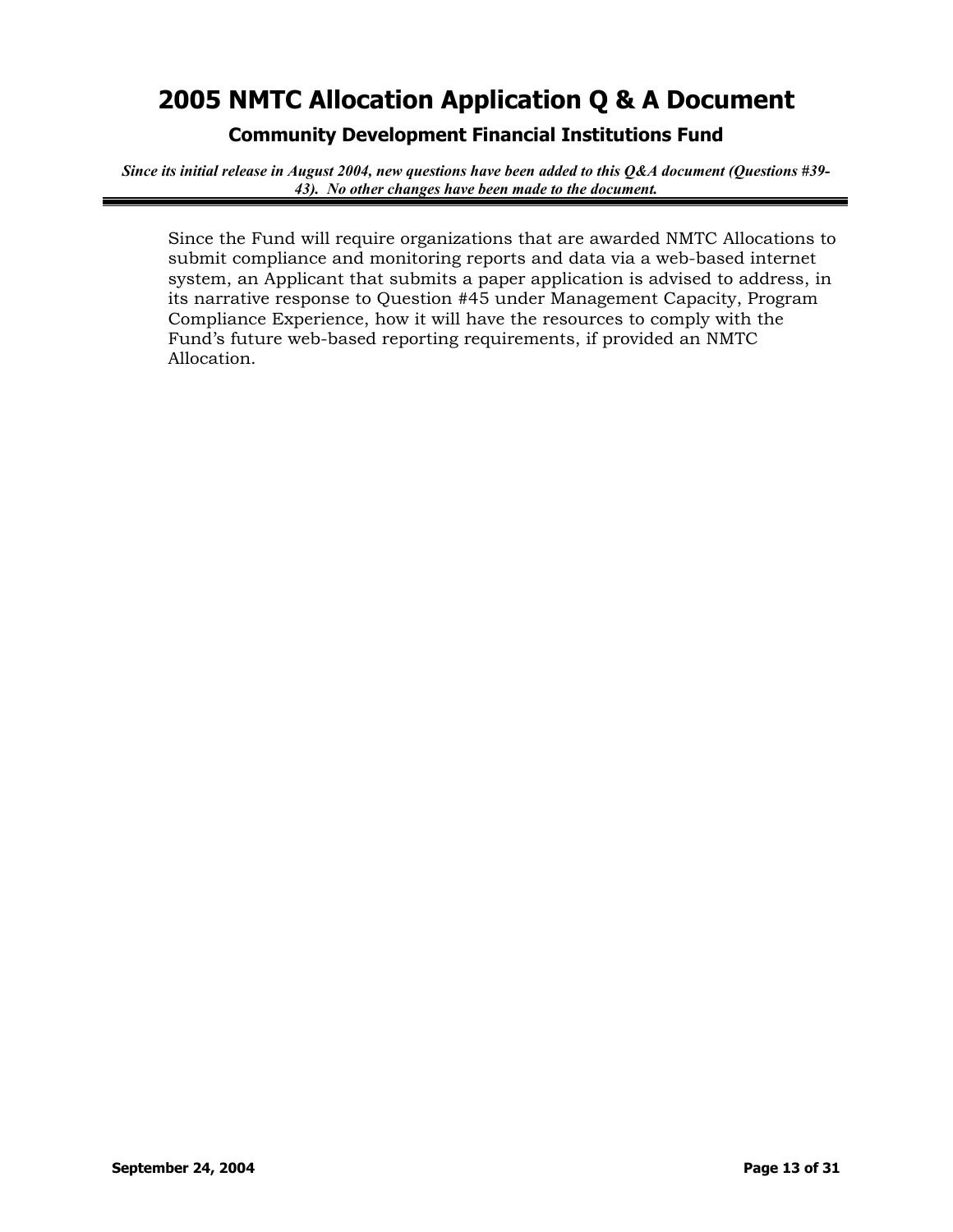## **Community Development Financial Institutions Fund**

*Since its initial release in August 2004, new questions have been added to this Q&A document (Questions #39- 43). No other changes have been made to the document.*

### *(14) What are the advantages to submitting an online application?*

Applicants that apply using the online Allocation Application will be able to save any data or information into the system, exit and later reenter the online Allocation Application throughout the application period. The system will also provide the Applicant with various prompts and error messages to assist the Applicant in providing accurate and complete responses to all Allocation Application questions.

Furthermore, Applicants choosing to submit a paper application may experience delays in notification of Allocation decisions and delays in the draw down of tax credits – since these activities will be expedited by the Fund's ability to quickly retrieve data from our online Allocation Application system.

### *(15) What attachments am I required to submit with my Allocation Application, and how do I submit them?*

**Only those attachments requested by the Fund will be considered as part of the review process.** Furthermore, the Fund will not accept any revisions or amendments to an application or the attachments once they have been submitted for review. The attachments requested by the Fund in the NMTC Allocation Application are as follows:

- An unmodified signature page, signed by the Authorized Representative;
- Investor letters to support data provided in Table C1;
- Investor letters to support data provided in Question #32; and
- Organizational charts as requested in Question #41.

Once you have submitted your online Allocation Application, the system will provide instructions for submitting the signature page and any relevant attachments. The authorized representative must sign the unmodified, signature page. An original and four copies of this signed signature page, and all attachments, should be sent to the Bureau of Public Debt, and must be postmarked on or before October 12, 2004 and received by 5:00 pm, ET, on October 19, 2004. BPD's address is:

CDFI Fund Grants Management and Compliance Manager NMTC Program Bureau of Public Debt 200 3rd Street, PCP, Room 10 Parkersburg, WV 26101-3512 (304) 480-5450 (for shipping labels for overnight delivery services)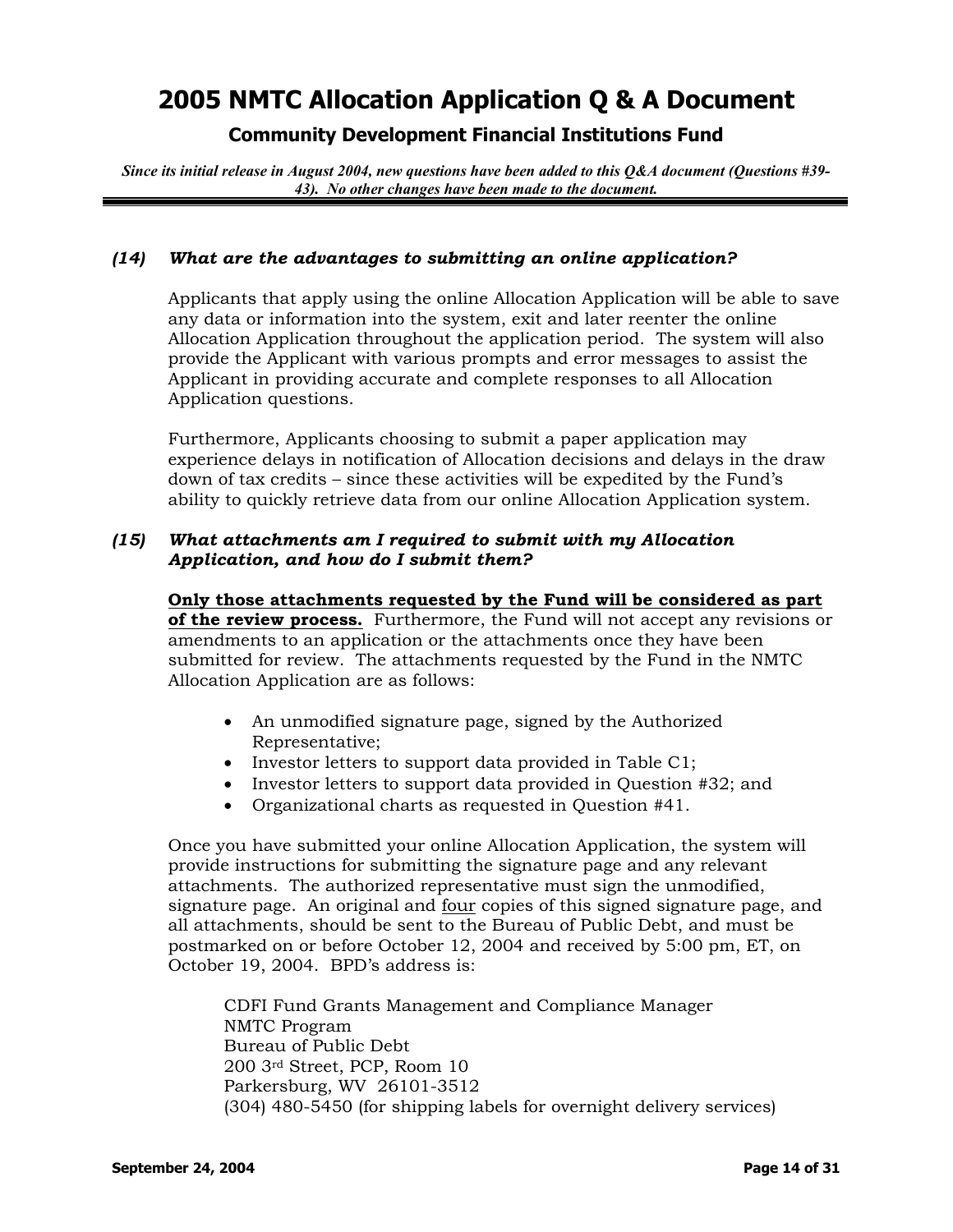## **Community Development Financial Institutions Fund**

*Since its initial release in August 2004, new questions have been added to this Q&A document (Questions #39- 43). No other changes have been made to the document.*

Some delivery companies do not provide overnight delivery to BPD's location. It is the Applicant's responsibility to check this information and track the package for date and time of delivery. **If a signature page, with the correct signature, is not received by the applicable deadline, the entire Allocation Application will be rejected without further review.** If other attachments are not received by the applicable deadline, then they will not be given consideration as part of the review process.

### *(16) Will the information that I provide in my Allocation Application be accessible by the general public?*

The CDFI Fund will not publicly post any proprietary information submitted by an individual Applicant. However, any information submitted by an Applicant in its Allocation Application is subject to the Freedom of Information Act (5 U.S.C. 552) and/or other Department of Treasury regulations or other laws. In general, FOIA makes a federal agency record available to the public, unless the information requested is exempt from disclosure. Trade secrets and commercial or financial information submitted by an Applicant, that are privileged or confidential, are generally exempt from disclosure pursuant to the FOIA. Applicants should consult their own attorneys for further guidance on this matter.

### *(17) Can more than one Affiliated entity submit an application?*

No. **Entities that are Affiliates may only collectively submit one Allocation Application per year under the NMTC Program.** An Affiliate is an entity that Controls, is Controlled by or is under common control with another entity (as determined by the Fund). Both the terms "Affiliate" and "Control" are defined in the Glossary of Terms that accompanies the Allocation Application. As an example, entity ABC is Controlled by entity XYZ. XYZ also Controls entity DEF, which in turn Controls entity HIJ. ABC, XYZ, DEF and HIJ are all considered Affiliates. Only one of these entities can submit an application in any given round. An applicant may, however, under certain circumstances submit a consolidated application on behalf of one or more Subsidiary entities (see Q&A #18).

In addition to assessing whether applicants meet the definition of the term "Affiliate", the Fund will consider: (i) whether the activities described in applications submitted by separate entities are, or will be, operated or managed as a common enterprise that, in fact or effect, could be viewed as a single entity; and (ii) whether the business strategies and/or activities described in applications submitted by separate entities are so closely related that, in fact or effect, they could be viewed as substantially identical applications. In such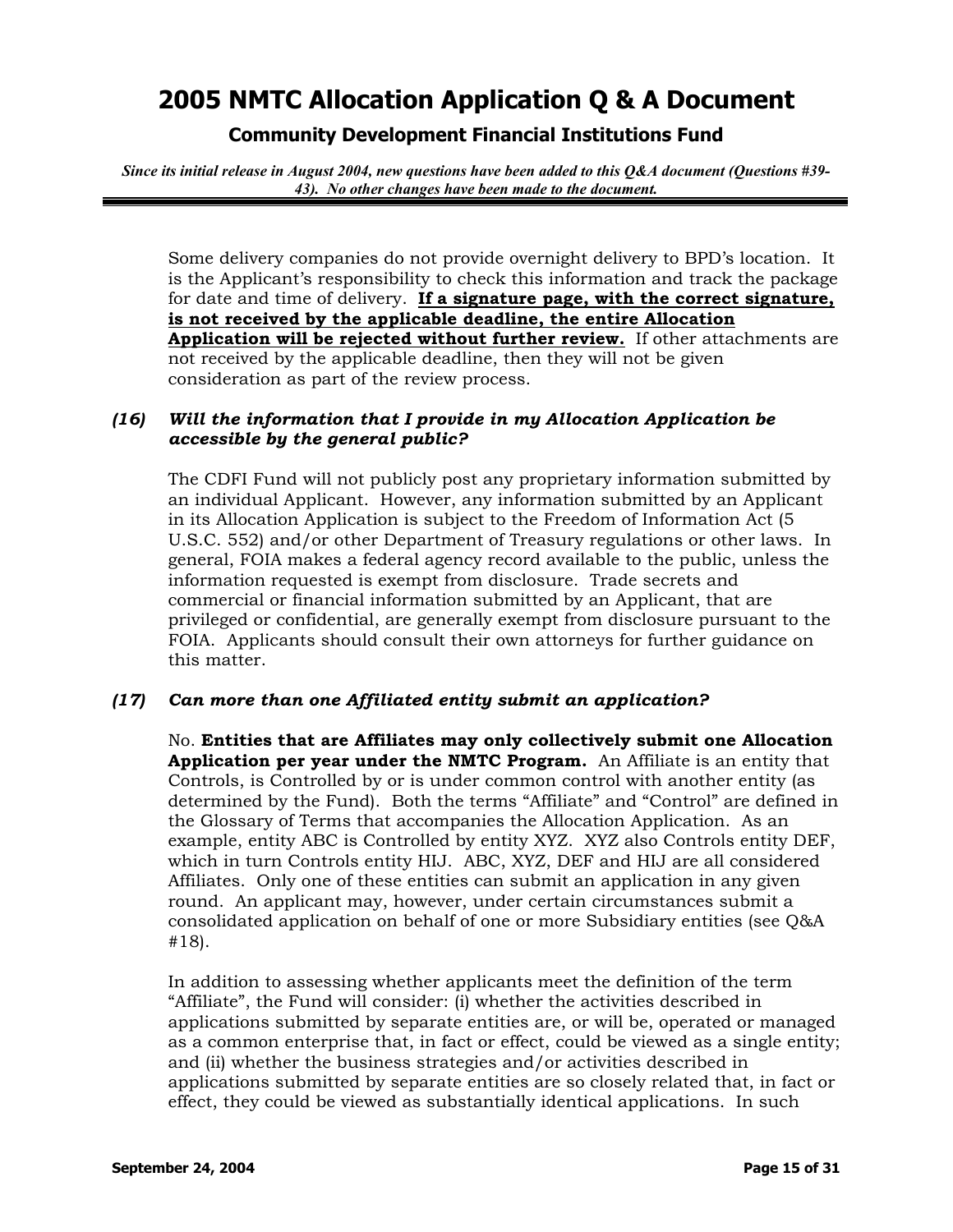## **Community Development Financial Institutions Fund**

*Since its initial release in August 2004, new questions have been added to this Q&A document (Questions #39- 43). No other changes have been made to the document.*

cases, the Fund reserves the right either to reject all applications received from all such entities or to select a single application as the only one that will be considered for an Allocation.

### *(18) Can my organization apply for a NMTC Allocation on behalf of Subsidiary entities, as it did with its CDE Certification Application?*

Yes. An organization may apply for a NMTC Allocation with the intention of transferring all or a portion of its NMTC Allocation to one or more for-profit Subsidiary entities. In order to transfer any portion of its NMTC Allocation to a Subsidiary, an Applicant must: (a) exercise "Control" over the Subsidiary entity, as such term is defined in the NOAA and Glossary of Terms that accompanies the Allocation Application; and (b) indicate in its Allocation Application an intent to make a transfer of Allocations. Applicants applying for Allocations on behalf of one or more Subsidiaries are instructed in the Allocation Application to respond to questions collectively on behalf of all entities (the Applicant and its Subsidiary Applicants), to the extent that responses do not vary across different entities.

### *(19) Are there any limitations with respect to using NMTCs, or the proceeds of QEIs, in conjunction with other CDFI Fund program awards?*

An investor that is an insured depository institution, or an affiliate of an insured depository institution, may not claim both NMTCs and a BEA Program award for the same investment into a CDFI-CDE.

Example 1: If a bank makes a \$1 million equity investment into a CDFI-CDE that has also received NMTC Allocations from the Fund, the bank may claim the NMTCs **or** it may claim a BEA Program award – it may not claim both.

Example 2: If a bank makes a \$1 million equity investment into a CDFI-CDE that has also received NMTC Allocations from the Fund, and also makes a \$1 million loan to this CDFI-CDE, the bank may claim NMTCs on its \$1 million equity investment and claim a BEA Program award for its \$1 million loan.

A Financial Assistance (FA) Component applicant, its Subsidiaries or Affiliates, may apply for and receive a FA award, but only to the extent that the FA activities are different from those activities for which the applicant receives a NMTC Program Allocation.

There are currently no other specific prohibitions for using NMTCs or the proceeds of QEIs in conjunction with other Fund programs. Any future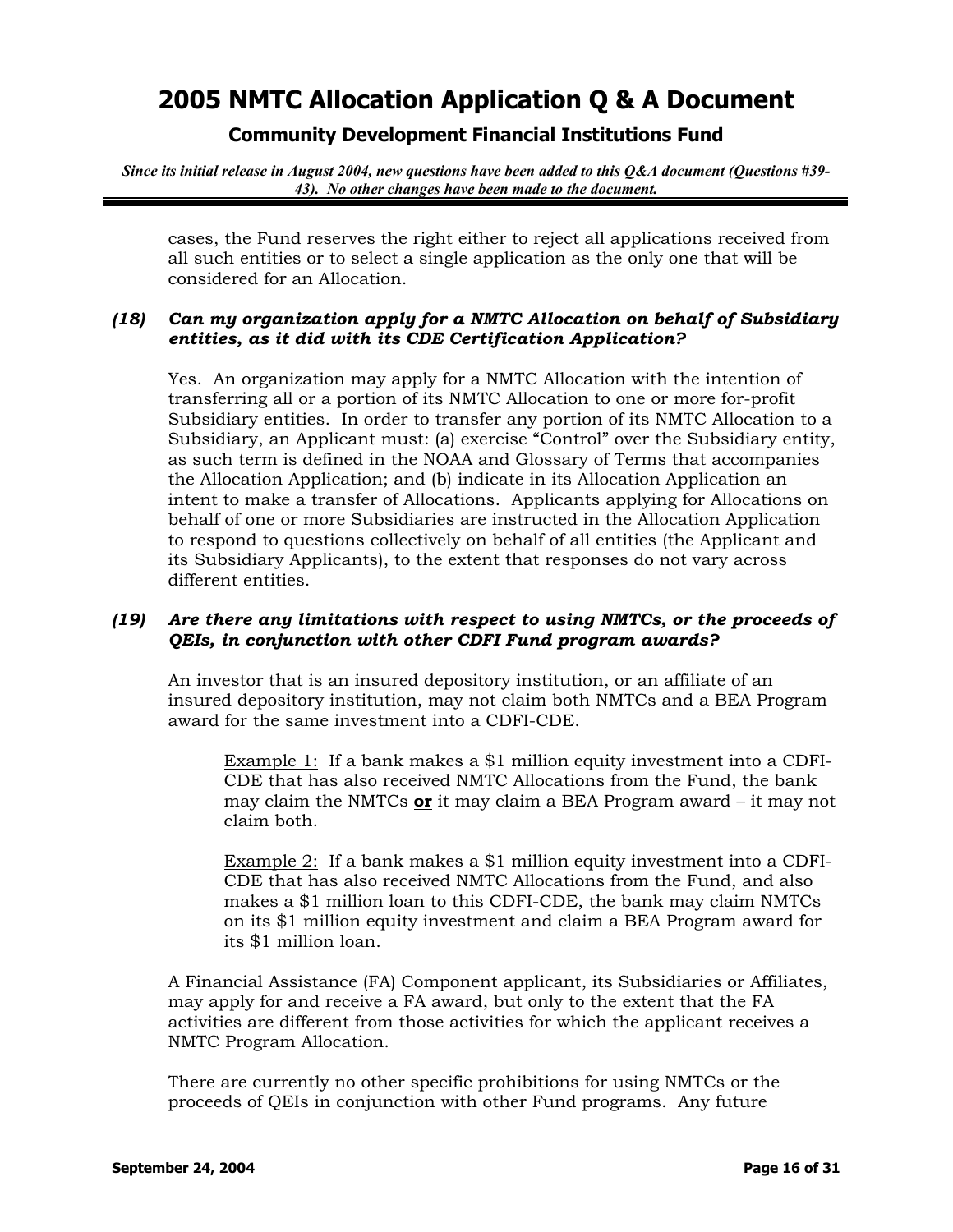**Community Development Financial Institutions Fund** 

*Since its initial release in August 2004, new questions have been added to this Q&A document (Questions #39- 43). No other changes have been made to the document.*

limitations will be described in the applicable Notices of Funds Availability (NOFAs) and/or NOAAs that accompany those programs.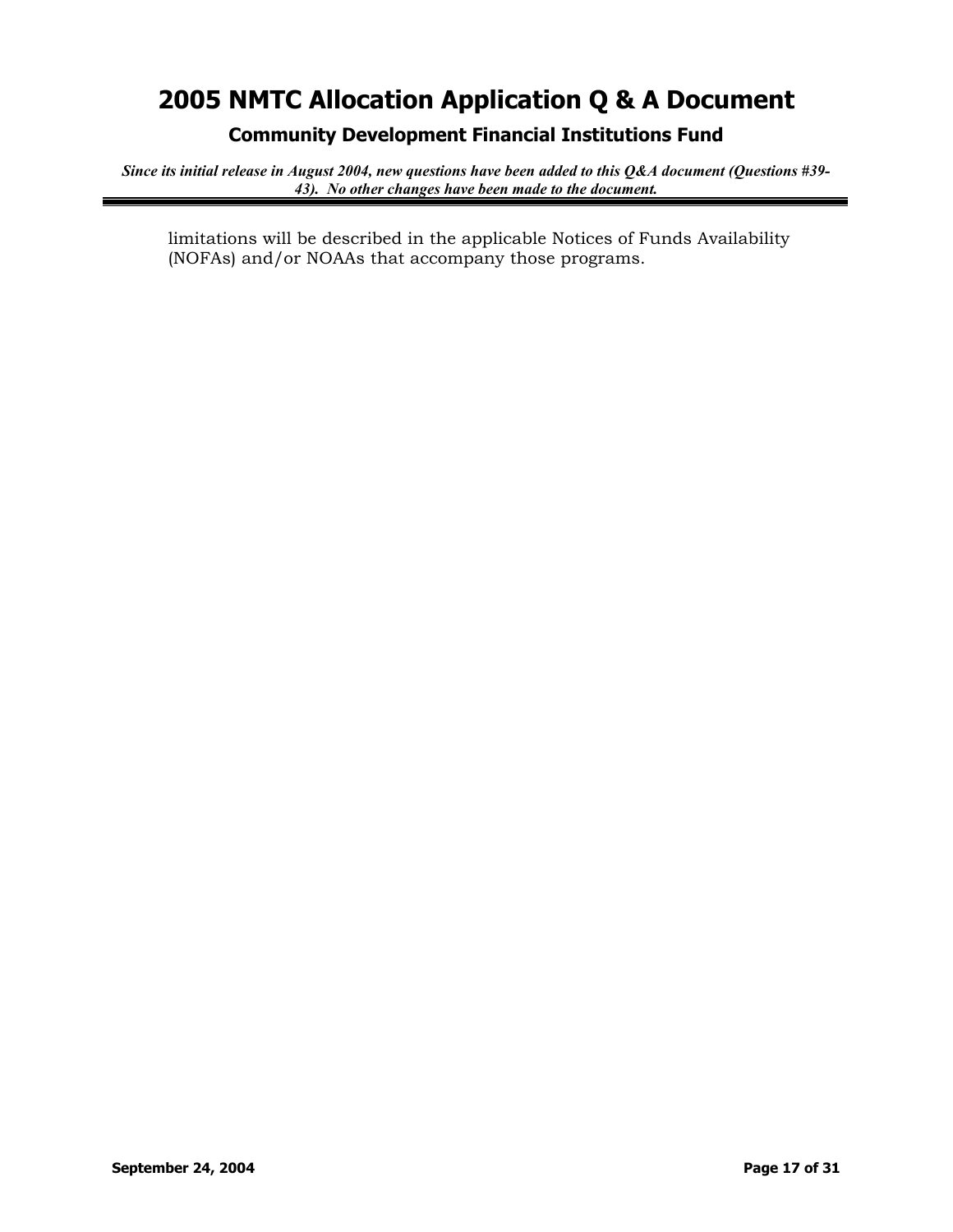## **Community Development Financial Institutions Fund**

*Since its initial release in August 2004, new questions have been added to this Q&A document (Questions #39- 43). No other changes have been made to the document.*

### *(20) When will the Fund make Allocation decisions? Can my organization start to offer NMTCs to investors as soon as it receives an Allocation?*

The Fund expects to announce its NMTC Allocation decisions in the spring of 2005, and execute Allocation Agreements with Allocatees shortly thereafter. As soon as an Allocatee enters into an Allocation Agreement with the Fund, it may offer NMTCs to its investors, including those that have invested under the lookback period (see Q&A #23 for more information on the look-back period). Generally, investors may claim NMTCs beginning in the taxable year in which they make a QEI in the Allocatee.

### *(21) What terms and conditions will be placed upon Applicants that receive NMTC Allocations from the Fund?*

Each Applicant that is selected to receive a NMTC Allocation must enter into an Allocation Agreement with the Fund before it can designate QEIs and offer tax credits to its investors. The terms and conditions set forth in an Allocation Agreement may include, but not be limited to, the following:

- (a) The amount of the NMTC Allocation;
- (b) The approved uses of the NMTC Allocation (e.g., loans or equity investments to QALICBs, loans to or equity investments in other CDEs, purchase of qualifying loans from other CDEs, etc.);
- (c) The approved service area(s) in which the QEI proceeds may be used;
- (d) The CDE's schedule for obtaining QEIs from investors;
- (e) Reporting requirements for all CDEs receiving NMTC Allocations; and
- (f) Other information identified in the "Tips" in the Allocation Application.

If a CDE has represented in its Allocation Application that it intends to invest substantially all of the proceeds from its investors in QALICBs in which persons Unrelated to the CDE hold a majority equity interest, the Allocation Agreement will contain a covenant attesting to such.

### *(22) My organization applied for an Allocation of tax credits in a previous round. How do I access an electronic copy of that application and my debriefing document?*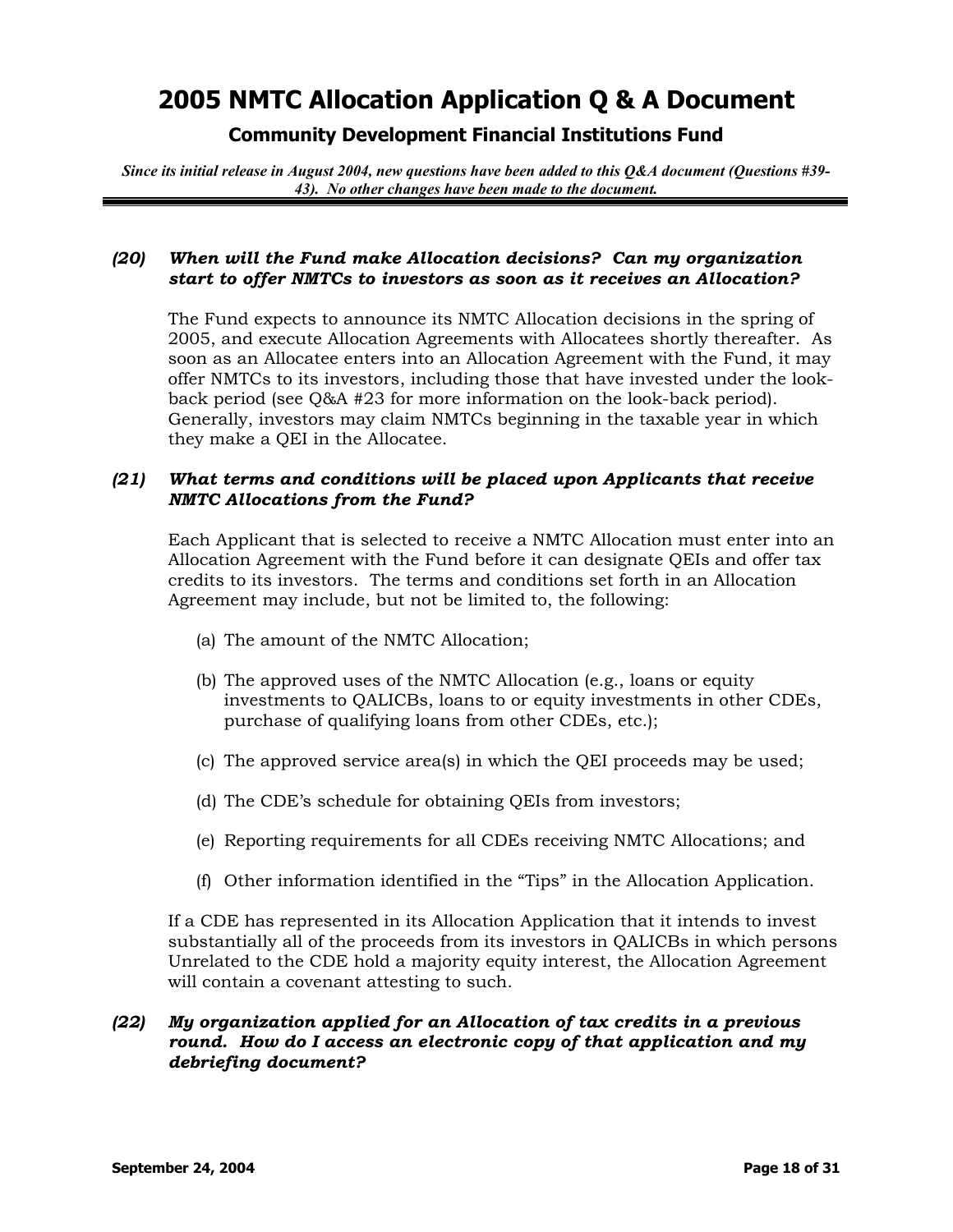## **Community Development Financial Institutions Fund**

*Since its initial release in August 2004, new questions have been added to this Q&A document (Questions #39- 43). No other changes have been made to the document.*

To access your 2002 application or your debriefing document (in the case of an unsuccessful 2002 applicant):

(1) Go to the Fund's website at [www.cdfifund.gov.](http://www.cdfifund.gov/)

(2) Log into myCDFI-Fund, or create an account if you have not already done so.

(3) On your myCDFI-Fund homepage, under *Quick Links* in the lower right hand corner of the screen, click on the link "2002 NMTC Handbooks". If you do not see the link, this means that the system did not recognize your organization's EIN as having a 2002 NMTC handbooks account.

To access your 2003/4 application or your debriefing document (in the case of an unsuccessful 2003/4 applicant):

(1) Go to the Fund's website at [www.cdfifund.gov.](http://www.cdfifund.gov/)

(2) Log into myCDFI-Fund, or create an account if you have not already done so.

(3) To access your 2003/4 debriefing - on your myCDFI-Fund homepage, in the left menu bar, click on the "Debriefings" link. Only those with "Administrator" privileges to your organization's myCDFI-Fund Account will be able to view the debriefing. If an individual with "User" privileges needs to view your organization's debriefing, s/he will have to be granted "Administrator" level privileges.

(4) To access your submitted 2003/4 Allocation Application - on your myCDFI-Fund homepage, in the left menu bar, click on the "Applications" link, and then click on the "Submitted Applications" link that will appear below the first link.

If you are having trouble accessing any of the above, please contact our IT Help Desk at [ithelpdesk@cdfi.treas.gov](mailto:ithelpdesk@cdfi.treas.gov) or 202-622-2455.

### *(23) May I offer NMTCs to investors that made an investment in my organization before it received an Allocation of NMTCs?*

CDEs that receive an Allocation of NMTCs in the 2005 Allocation round are allowed to, in certain circumstances, offer tax credits to investors that made Qualified Equity Investments on or after the date on which the 2005 NOAA is released but prior to the receipt of a NMTC Allocation. For purposes of this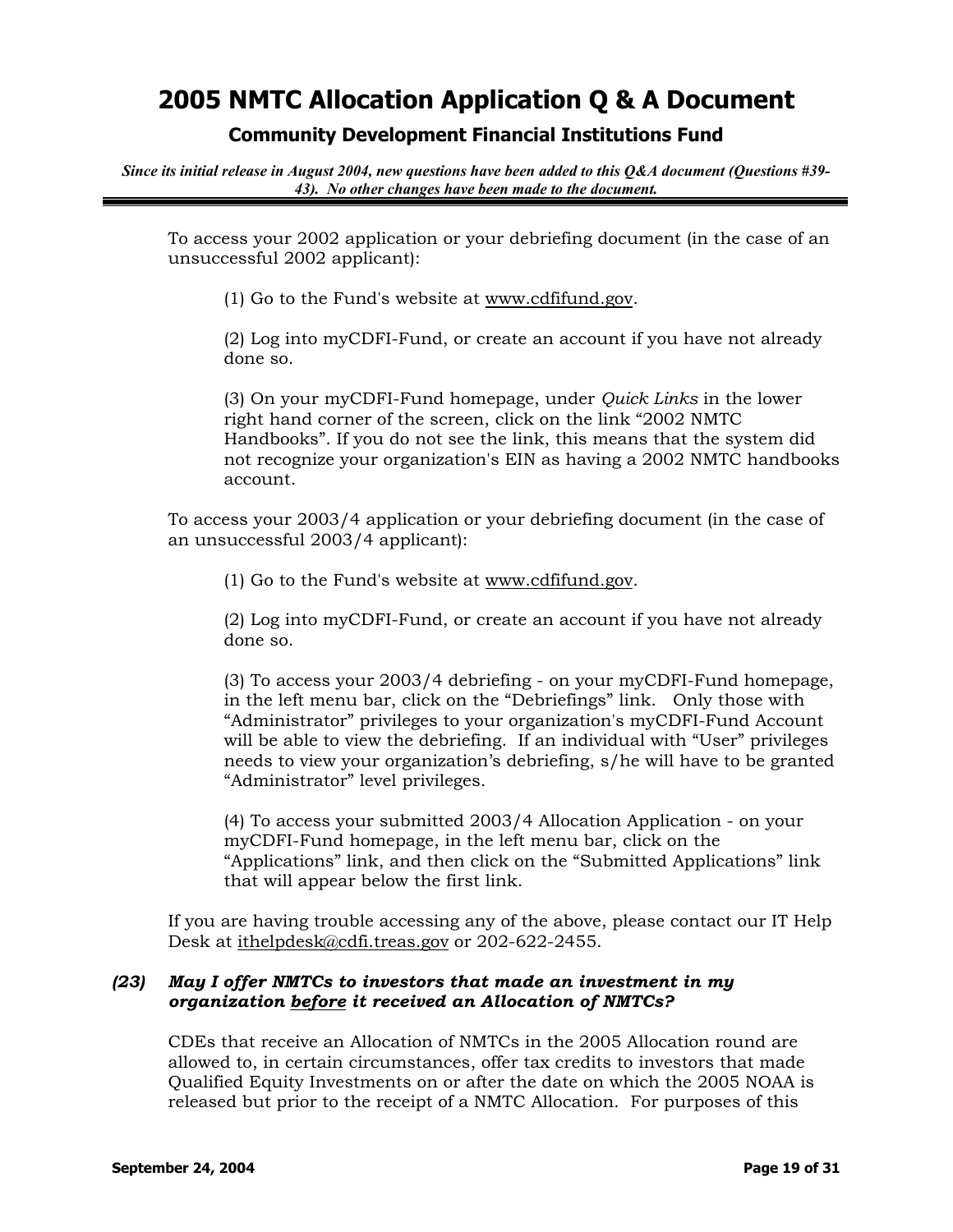**Community Development Financial Institutions Fund** 

*Since its initial release in August 2004, new questions have been added to this Q&A document (Questions #39- 43). No other changes have been made to the document.*

look-back period, the investor's seven-year credit period begins on the date in which the CDE enters into an Allocation Agreement with the Fund. The CDE is required to invest substantially all of the investor's QEI proceeds in QLICIs within one year of the date in which the CDE enters into an Allocation Agreement with the Fund.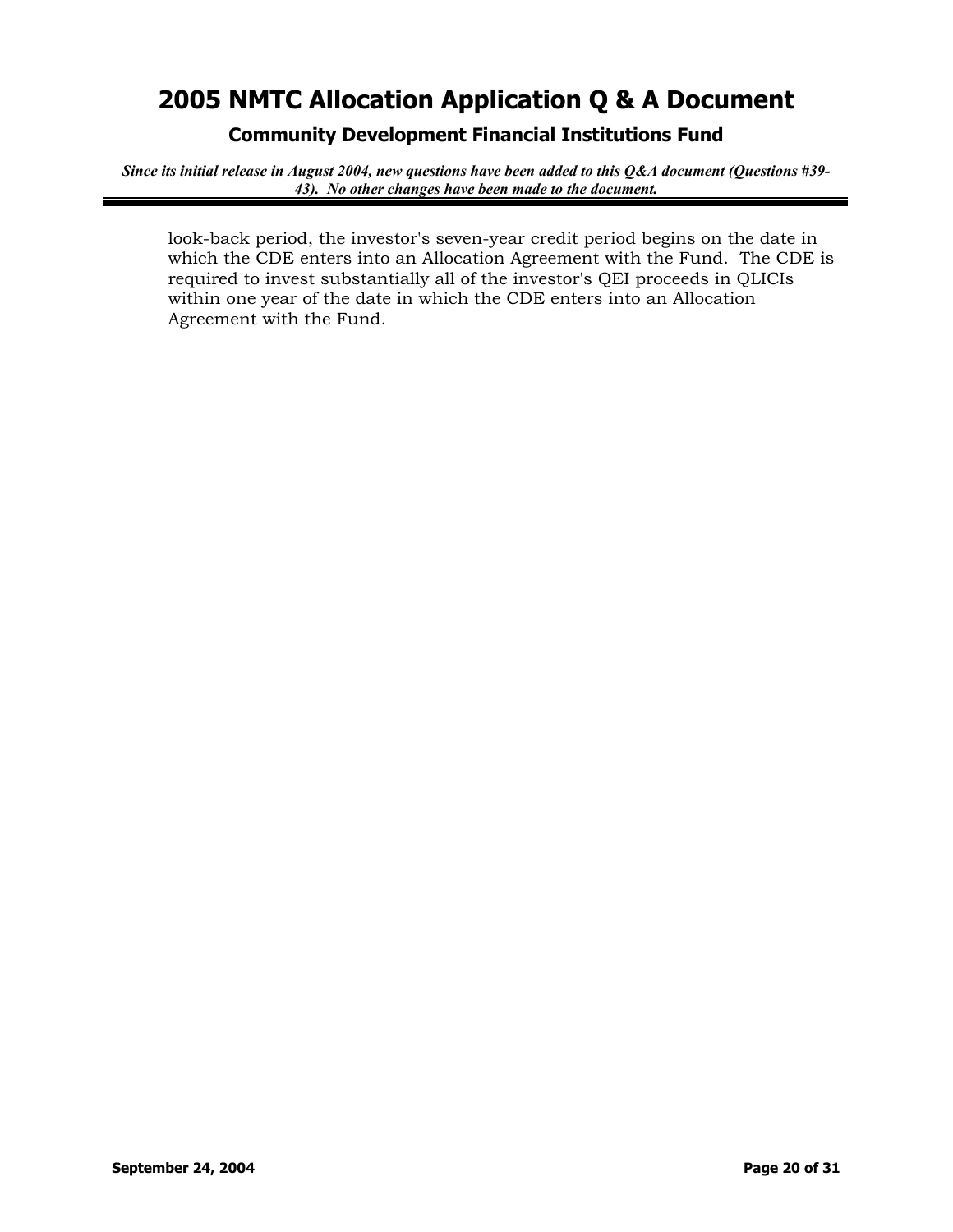**Community Development Financial Institutions Fund** 

*Since its initial release in August 2004, new questions have been added to this Q&A document (Questions #39- 43). No other changes have been made to the document.*

### *(24) Who can I contact if I have more specific questions?*

| <b>Topic of Question</b>              | Contact                       |
|---------------------------------------|-------------------------------|
| Tax aspects of the NMTC Program       | <b>IRS</b>                    |
| <b>Temporary Regulations</b>          | Ph: (202) 622-3040            |
| CDE certification criteria or process | CDFI Fund Program Staff       |
| Allocation Application criteria or    | Ph: (202) 622-6355            |
| process                               | Email cdfihelp@cdfi.treas.gov |
| Technology problems                   | CDFI Fund IT Staff            |
|                                       | Ph: (202) 622-2455            |
|                                       | Email: ithelp@cdfi.treas.gov  |

You may contact the Fund with questions until 5:00 pm, ET, on October 4, 2004. After such time, the Fund will no longer respond to questions until after the NMTC Allocation Application deadline has passed.

#### *Questions on the NMTC Allocation Application Contents*

### *(25) When requesting NMTC Allocations from the Fund, should the Applicant ask for the total amount of equity it intends to raise through NMTCs, or should it ask for the total value of the tax credits that will be available to its investors?*

The Applicant's Allocation Application request must be for the amount of QEIs the Applicant intends to raise by offering NMTCs as an incentive. For example, if a CDE wishes to raise \$10 million in equity, it would request a \$10 million Allocation from the Fund – even though the actual amount of NMTCs an investor may claim over 7 years is \$3.9 million (39% of the investment amount). An Allocatee cannot offer NMTCs on equity raised in excess of its NMTC Allocation. In the 2005 Allocation round, the Fund is authorized to allocate to CDEs the authority to issue up to \$2 billion in QEIs for which NMTCs may be claimed.

### *(26) Is there a limit to the total NMTC Allocation amount that an Applicant may request in the 2005 Allocation round?*

For the 2005 Allocation round, the Fund has up to \$2 billion in Allocation authority available. While there is no firm limit on the amount of Allocations that an applicant may request, the Fund does not anticipate issuing more than \$150 million in tax credit Allocation authority per allocatee. In order to receive an Allocation in excess of \$150 million, an applicant will likely need to demonstrate, for example, that: (i) no part of its strategy can be successfully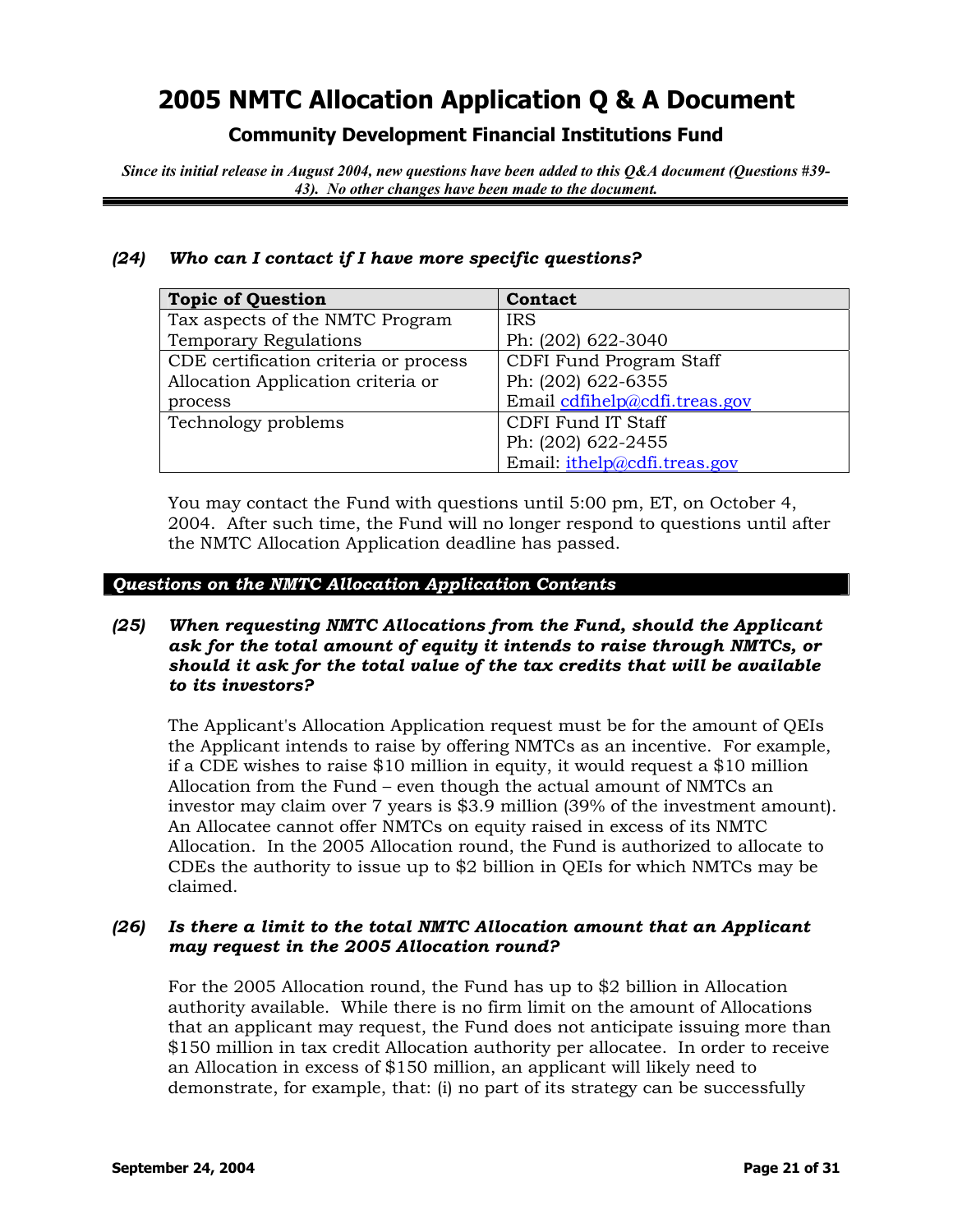## **Community Development Financial Institutions Fund**

*Since its initial release in August 2004, new questions have been added to this Q&A document (Questions #39- 43). No other changes have been made to the document.*

implemented without an Allocation in excess of \$150 million; or (ii) its strategy will produce extraordinary community impact.

### *(27) How do I complete the Allocation Application if my organization is a start-up entity?*

A start-up organization that does not itself have a track record of raising capital, offering products and services, creating community impact, etc., may reference the track record of its Controlling Entity as appropriate throughout the Allocation Application. The Fund recognizes that, in circumstances where the Controlling Entity is also a start-up, it will be difficult if not impossible for an Applicant to respond to certain questions (and complete certain tables) related to a prior track record. In such circumstances, the Applicant should be sure to emphasize, under the Management Capacity section, the relevant experiences, knowledge base, and skills of its management team to carry out its prospective activities. (For more information about who is considered a Controlling Entity, see response to Q&A #29 below and tips in the Allocation Application.)

### *(28) If an Applicant intends to use part or all of the QEI proceeds to capitalize an Affiliate CDE (e.g., capitalize a Subsidiary CDE bank), how should it complete the Allocation Application?*

Such an Applicant must be sure to:

- (a) Under Question #16, check "c" and complete the boxes underneath to indicate the type and percentage of QLICI activities that will be carried out by the Affiliate CDE.
- (b) Identify in Question #17 that the Applicant's business strategy consists solely or partially of capitalizing the Affiliate CDE. An Applicant that intends to capitalize more than one Affiliate CDE (e.g., a CDE bank holding company that intends to capitalize multiple Subsidiary CDE banks) should identify each such Affiliate CDE.
- (c) Answer all questions (and complete all tables and exhibits) as if the Affiliate CDE were itself applying for the Allocation of tax credits. An Applicant that intends to capitalize more than one Affiliate CDE or conduct only a portion of its activities with an Affiliate CDE should consolidate its and its Affiliate CDE's QLICI activities when completing tables and exhibits, but should use the narrative portions of the application to distinguish between the respective roles and activities of each Affiliate organization.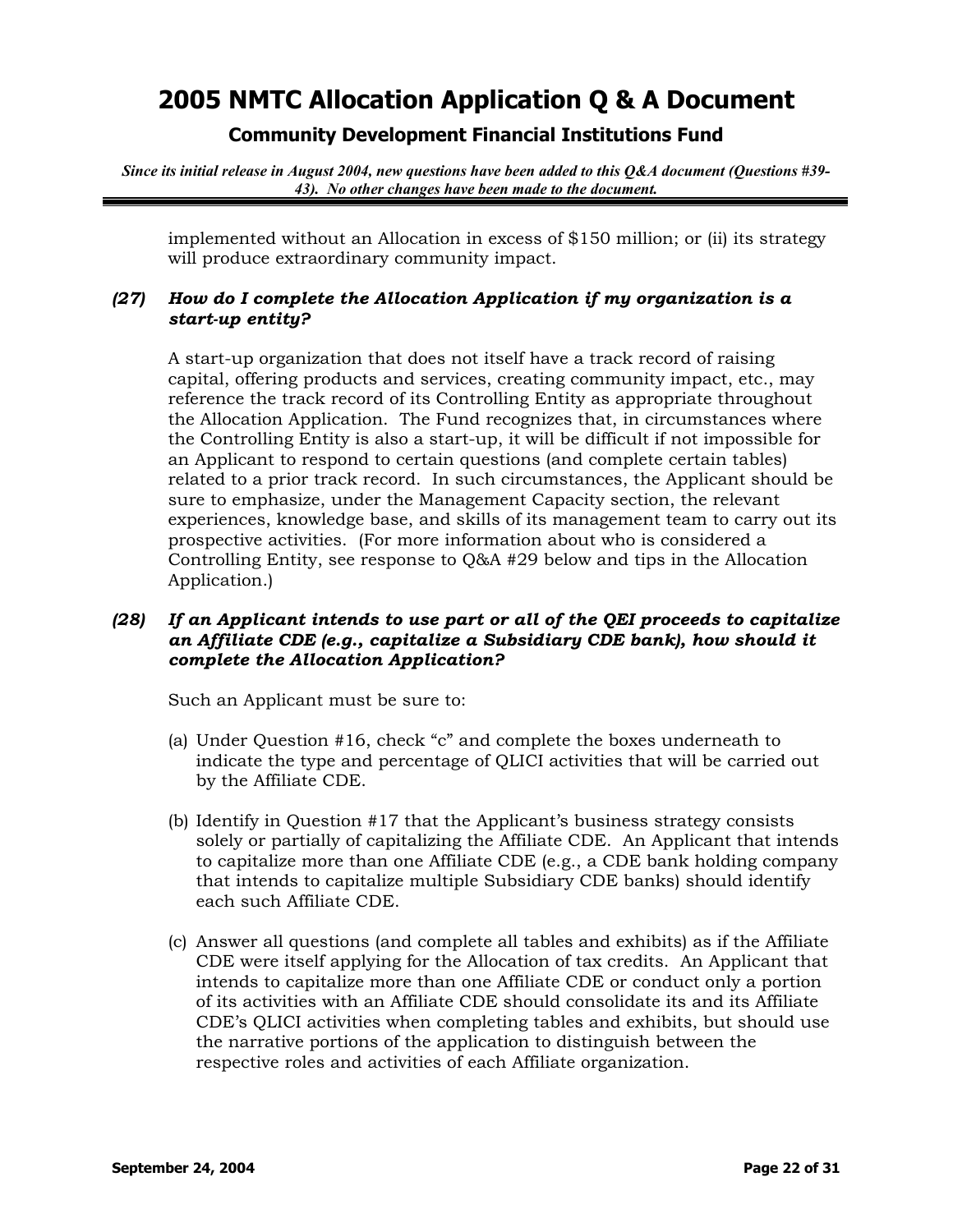## **Community Development Financial Institutions Fund**

*Since its initial release in August 2004, new questions have been added to this Q&A document (Questions #39- 43). No other changes have been made to the document.*

(d) An Applicant that intends to use more than 15 percent of its QEI proceeds to capitalize a Subsidiary CDE generally may not claim the 5 priority points for investing in an Unrelated entity in Question #28 – even if the Subsidiary CDE intends to use substantially all of the proceeds to invest in Unrelated entities.

## *(29) Who can be considered a Controlling Entity, for purposes of demonstrating an organizational track record in the Business Strategy and Capitalization Strategy sections and in Exhibits A and C. Can an individual be considered a Controlling Entity? Can an Applicant have more than one Controlling Entity? Can an Applicant identify the parent of its parent company as a controlling entity?*

An Applicant, in Question #3 of its Allocation Application, may designate any organization as a Controlling Entity, provided that the organization meets the definition of "Controlling Entity" pursuant to the NOAA and the Glossary of Terms. Individuals, such as principals or the board of directors, cannot be treated as Controlling Entities for the purposes of demonstrating an organizational track record in the Business Strategy and Capitalization Strategy sections of the Allocation Application. However, an Applicant may describe such individuals' experience and track record in the Management Capacity section.

With regard to multiple controlling entities, the NMTC Allocation Application is not equipped to accept more than one Controlling Entity. Therefore, Applicants will need to select one Controlling Entity in Question #3 to use throughout the Business Strategy section to assist in demonstrating track record and in completing related exhibits. The Fund recommends that an Applicant identify the entity that has the power to control the management and investment decisions of the Applicant. An Applicant may identify the parent of its parent as its Controlling Entity to demonstrate an organizational track record, provided that the relationship between the "grandparent" organization and the Applicant conforms to the Fund's definition of "Controlling Entity."

If the Applicant does not properly fill out the Controlling Entity question or continually references more than one Controlling Entity in the narrative for the Business Strategy (including track record of serving Disadvantaged Businesses or Communities), Capitalization Strategy, Community Impact or the Exhibits, the Applicant is not likely to earn as many points in the review of its application.

### *(30) There are some activities that are not clearly prohibited by the IRS Temporary and Proposed Income Tax Regulations, but that are also not*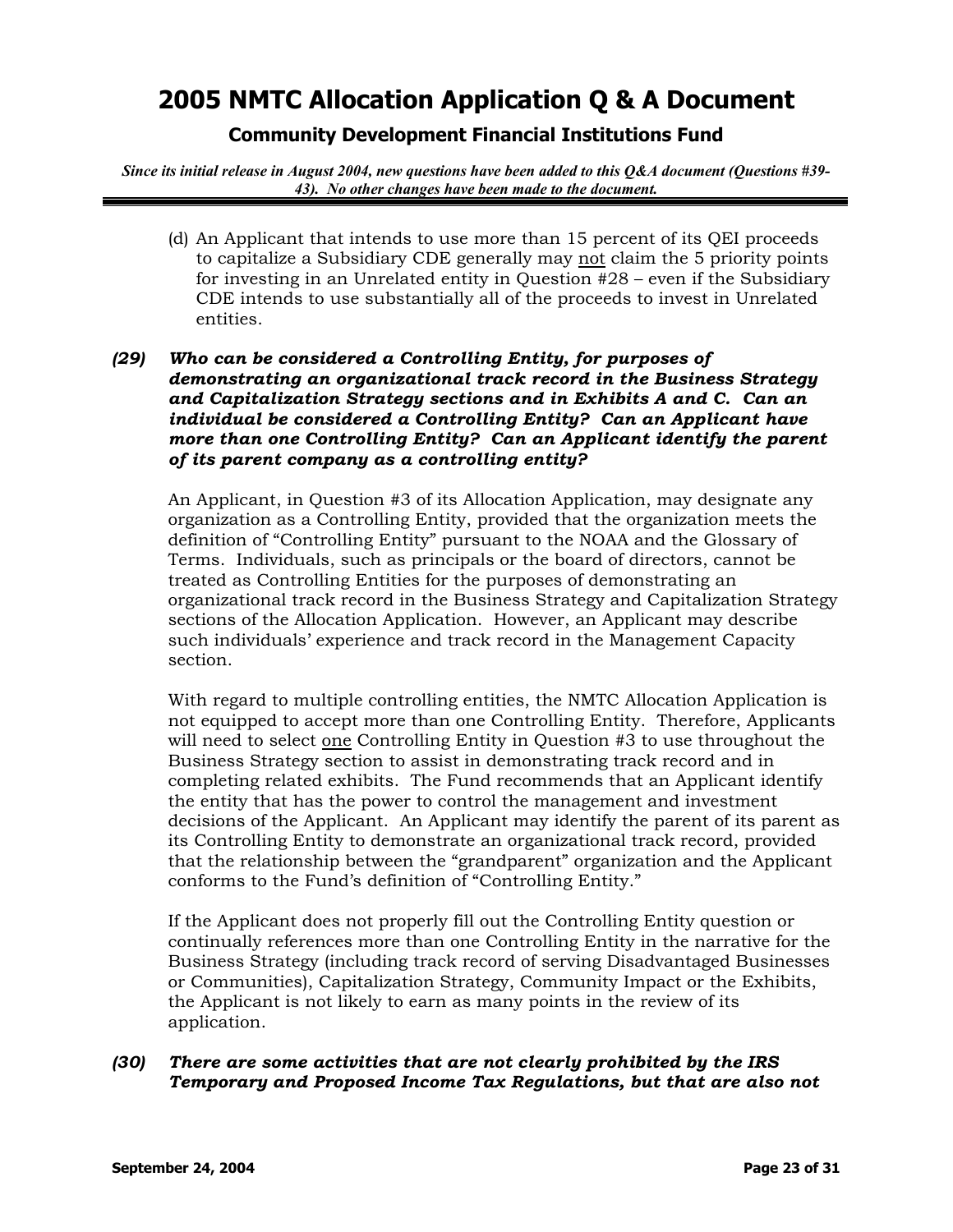## **Community Development Financial Institutions Fund**

*Since its initial release in August 2004, new questions have been added to this Q&A document (Questions #39- 43). No other changes have been made to the document.*

### *clearly allowed. If my business strategy falls within one of these more undefined areas, how will my application be scored by the Fund?*

The Fund will evaluate each Allocation Application on a case-by-case basis, and consult with the IRS as necessary, to ensure that the activities proposed are within the guidelines set forth in the IRS Temporary Regulations. If some or all of the Applicant's proposed activities are not allowable pursuant to the IRS Temporary Regulations, the Fund may reduce the recommended amount of an Allocation as appropriate, or deny the Applicant an Allocation entirely.

### *(31) What is a non-real estate versus real estate QALICB?*

For the purposes of completing the Business Strategy section and all relevant exhibits, real estate Qualified Active Low-Income Community Businesses (QALICBs) refers to the development of a specific real estate project or projects. Investments in real estate businesses (development, management or other) in support of their business operations, as opposed to a specific project or projects, are considered non-real estate QALICB transactions. Transactions with QALICBs that are involved in all other types of business activities should be classified as non-real estate QALICB transactions regardless of: 1) how the business intends to use the proceeds of the transaction; or 2) whether the business intends to use any real estate owned as collateral for the loan. For example, if an Applicant provided a loan to a childcare provider for the purpose of purchasing the property where the childcare center would be housed, the Applicant would categorize this loan as a non-real estate QALICB transaction. However, if the Applicant provided a loan to a development company for the purpose of building a childcare center, and the organization's primary business is the development of community facilities, this loan would be considered a real estate QALICB transaction.

### *(32) Is there an example of what format the Fund would like to see in Questions #10a and 10b of the Allocation Application?*

The following are examples of the format, but not the substance, of what the Fund would expect to see in Question #10. For 10a, briefly describe the Applicant's business strategy (including geographic markets; products and services):

*The Applicant will use its NMTC Allocation to provide loans and equity capital investments in low-income communities located in the Delta region. The Applicant will make loans and investments in commercial and residential real estate projects to finance land development, vertical development of office, industrial, tourist, commercial and residential development projects.*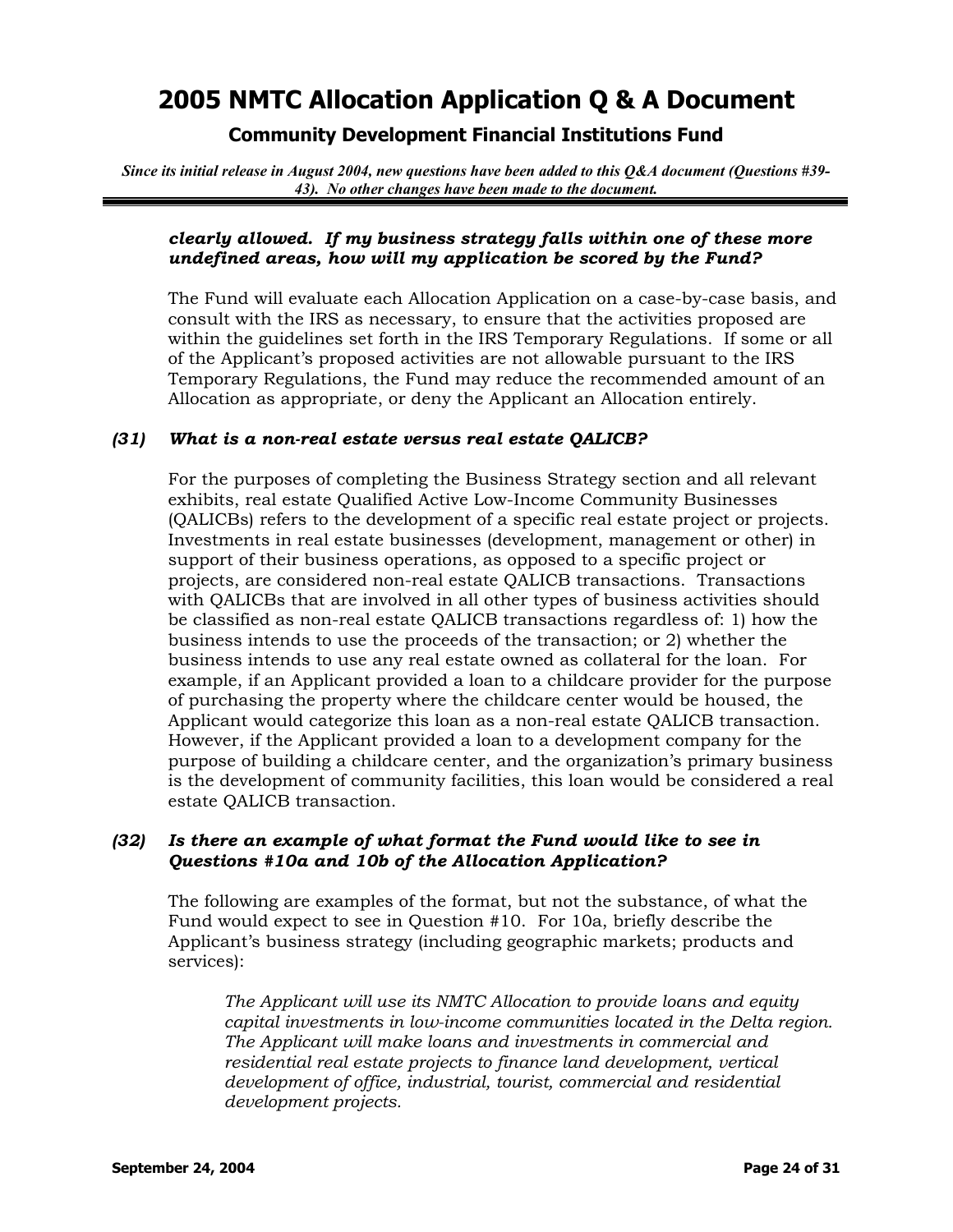**Community Development Financial Institutions Fund** 

*Since its initial release in August 2004, new questions have been added to this Q&A document (Questions #39- 43). No other changes have been made to the document.*

For 10b, describe how the Applicant will utilize its NMTC Allocation to enhance or improve its current activities:

*The NMTC Allocation will enable the Applicant to offer more favorable products to borrowers. With the NMTC Allocation, the applicant intends to offer loans with interest rates that are generally two percentage points lower than its current offerings and four percentage points below market rates. The Applicant will also use more flexible underwriting standards, such as loan to value ratios as high as 95%.*

### *(33) In Question #28 of the Allocation Application, how can an applicant earn the 5 priority points for investing in Unrelated entities?*

An applicant may earn the 5 Unrelated entity priority points by first identifying the persons who will hold the majority equity interest in the business after the CDE makes the QLICI. Second, the applicant must determine whether such persons are related to the CDE (within the meaning of IRC § 267(b) and § 707(b)(1)). An applicant may only earn the 5 priority points if persons Unrelated to the CDE will hold a majority equity interest in the business after the CDE makes a QLICI in the business.

In addition, in order to comply with the terms of the Allocation Agreement, persons Unrelated to the CDE are expected to continue to own a majority equity interest in the business subsequent to the CDE making the QLICI. The CDFI Fund will review any changes in such circumstances to the CDE on a case-bycase basis. Applicants should refer to IRC §§ 267(b) and 707(b)(1) and consult their own tax advisors for more information about the definition of a related entity.

### *(34) What data should I be providing in the tables in Exhibit A?*

Tables 1-4 in Exhibit A should be used to demonstrate the Applicant's (or its Controlling Entity's) overall track record of: 1) providing loans to or investments in non-real estate businesses; 2) providing loans to or investments in businesses whose principal activities involve the development or rehabilitation of real estate; 3) providing loans to or investments in CDEs; and 4) purchasing loans from other CDEs. An applicant need only fill out those tables that are pertinent to the types of activities that it intends to pursue with a NMTC Allocation (i.e., the types of activities checked in Q.16 of the Allocation Application). Also, when completing a given table, Applicants should report on the totality of historical activities requested in the table – not just the portion of those activities that meet the definition of a QLICI.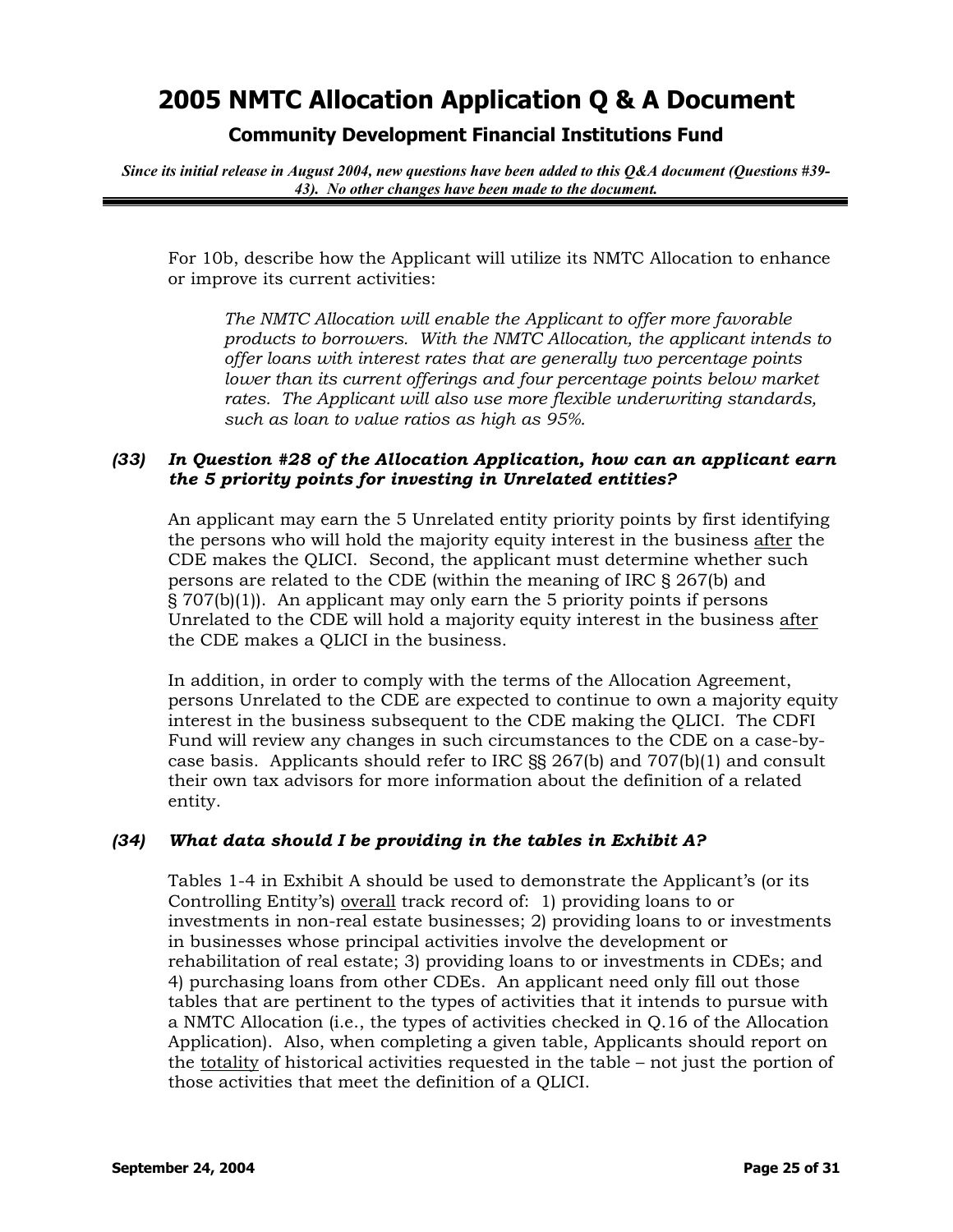## **Community Development Financial Institutions Fund**

*Since its initial release in August 2004, new questions have been added to this Q&A document (Questions #39- 43). No other changes have been made to the document.*

Example: If an Applicant indicates in Q.16 of the Allocation Application that it plans to provide loans to non-real estate businesses, and it (or its Controlling Entity) has a track record of making these types of loans, then it should complete Table A1. In columns 1-6, it should report on all of its business lending activities, not just the portion of business lending activities that were directed to QALICBs. In column 7, it should report on the portion of its overall activities that were directed to Disadvantaged Businesses and Communities. And in column 8, it should report on the total amount of losses and/or writeoffs that have been booked between 1999 and 2003 – not just the portion of losses or write-offs attributable to Disadvantaged Businesses or Communities. However, write offs attributable to Disadvantaged Businesses or Communities should be discussed in your narrative response to Question #22c or Question 23c.

### *(35) What documents are considered acceptable to demonstrate investor commitments for Table C1 and per Question #32?*

An Applicant who enters information into Table C1 is required to submit attachments validating the following information for each investor: name of investor, dollar amount of equity (or debt if applicable) sought or obtained, status of the investment request (e.g., funds received, commitment of funds, letter of interest/intent). If an applicant answers "Yes" to Question #32, and lists an investor partnership in Table C1, this applicant must also submit attachments evidencing the interest of the Equity investors and debt providers into the partnership entities.

Example: The applicant has a commitment for a \$1 million QEI from ABC Partnership LP, which is using the leveraged QEI structure. ABC Partnership LP will receive \$600,000 in debt from 123 Bank and \$400,000 in equity from XYZ Corporation. To describe this QEI in its application, the applicant should: (1) list a \$1 million commitment from ABC Partnership LP in Table C1; (2) respond "Yes" to Question #32 and discuss the structure of the QEI from ABC Partnership, and the commitments from 123 Bank and XYZ Corporation; and (3) submit documentation evidencing the commitment of (i) ABC Partnership to provide the applicant with a \$1 million QEI; (ii) 123 Bank to provide ABC Partnership LP with \$600,000 in debt; and (iii) XYZ Corporation to provide ABC Partnership LP with \$400,000 in equity.

If the documents are missing altogether, or do not contain such information to validate the information entered in Table C1 or Question #32, the Applicant will not receive credit for such transactions. Acceptable documents for a commitment include a signed and dated investment agreement or a letter indicating that the investor has made such a commitment. Likewise, a letter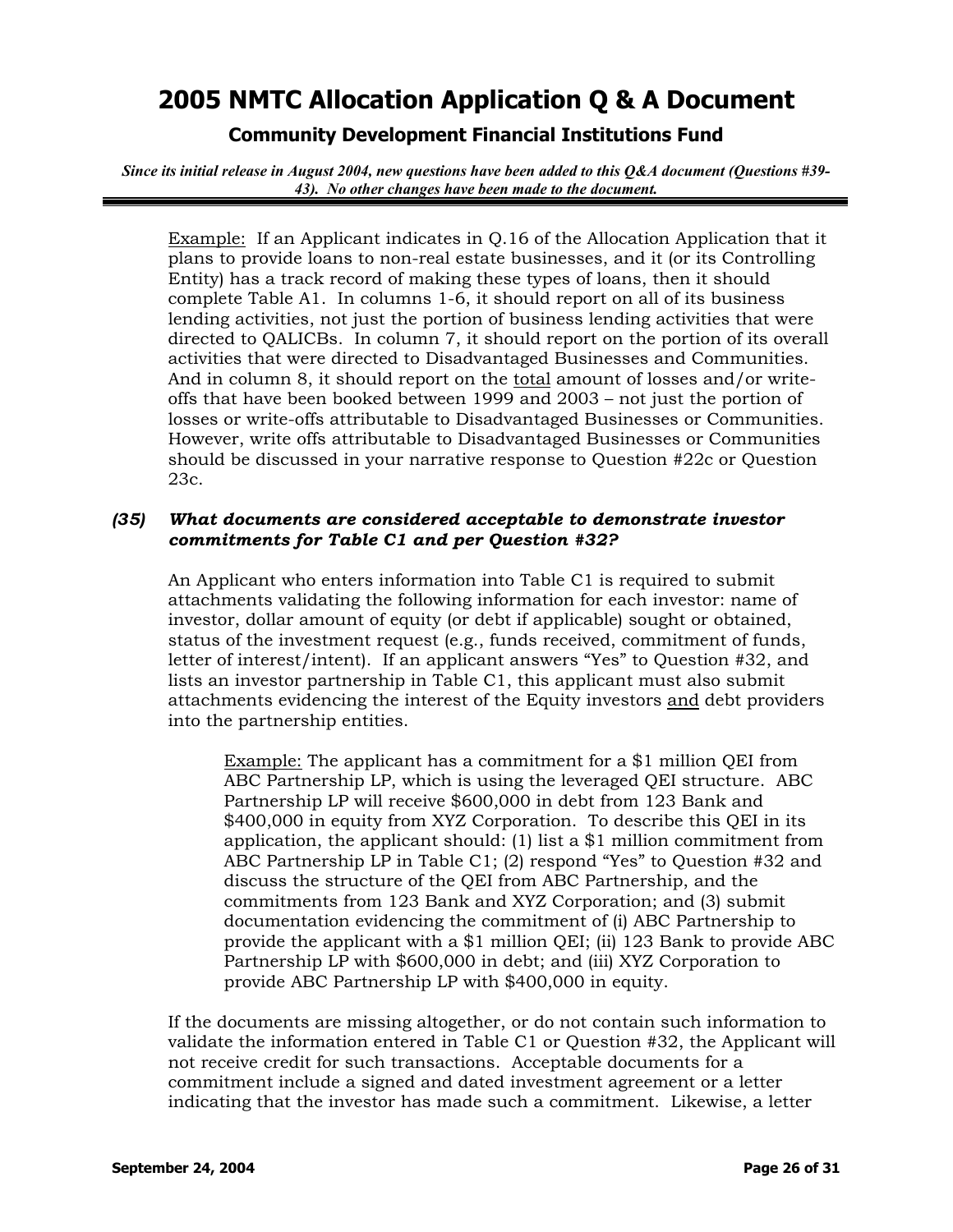## **Community Development Financial Institutions Fund**

*Since its initial release in August 2004, new questions have been added to this Q&A document (Questions #39- 43). No other changes have been made to the document.*

indicating that the investor has a demonstrated level of interest (as opposed to a stated commitment) in making an investment shall suffice as a letter of intent/interest. To demonstrate that funds have been received, an Applicant should include both a signed agreement indicating the terms of the equity investment (or debt if applicable) and proof that investment funds have been received by the Applicant (e.g., a copy of a check).

### *(36) My organization has not yet received commitments from its investors. Will this prevent it from scoring well under the Capitalization Strategy section of the application?*

Receipt of investor commitments is not a pre-requisite for receiving an NMTC Allocation. Many Allocatees from the 2003/4 application round, for example, had not yet secured investor commitments at the time of initial application. As stated in the 2005 NOAA (and re-stated in various tips within the body of the Allocation Application):

*An applicant will generally score well under this section to the extent that: (a) it has secured investor commitments, or has a reasonable strategy for obtaining such commitments (emphasis added); (b) its request for Allocations is commensurate with both the level of Qualified Equity Investments it is likely to raise and its expected investment strategy to deploy funds raised with NMTCs; (c) it generally demonstrates that the economic benefits of the tax credit will be passed through to end users; (d) it is likely to leverage other sources of funding in addition to NMTC investor dollars; and (e) it intends to invest the proceeds from the aggregate amount of its Qualified Equity Investments at a level that exceeds the requirements of IRC § 45D(b)(1)(B).* 

## *(37) Tables 1-4 in Exhibit E include a column heading "Years with (or years providing services to) the Applicant." In completing this information, may a start-up entity refer to the years of service that an individual provided to its Controlling Entity?*

This is permissible, provided that the Applicant had consistently referred to the track record of its Controlling Entity throughout its Allocation Application. Also, the Applicant should be sure to indicate, in the relevant narrative portions of its application, that the information provided in Tables E1-E4 refers to the individual's record of service to the Controlling Entity.

## *(38) In Table F1, there is a column heading "# of projects." How should this column be completed relative to each row in the table?*

#### **Row # Data entry**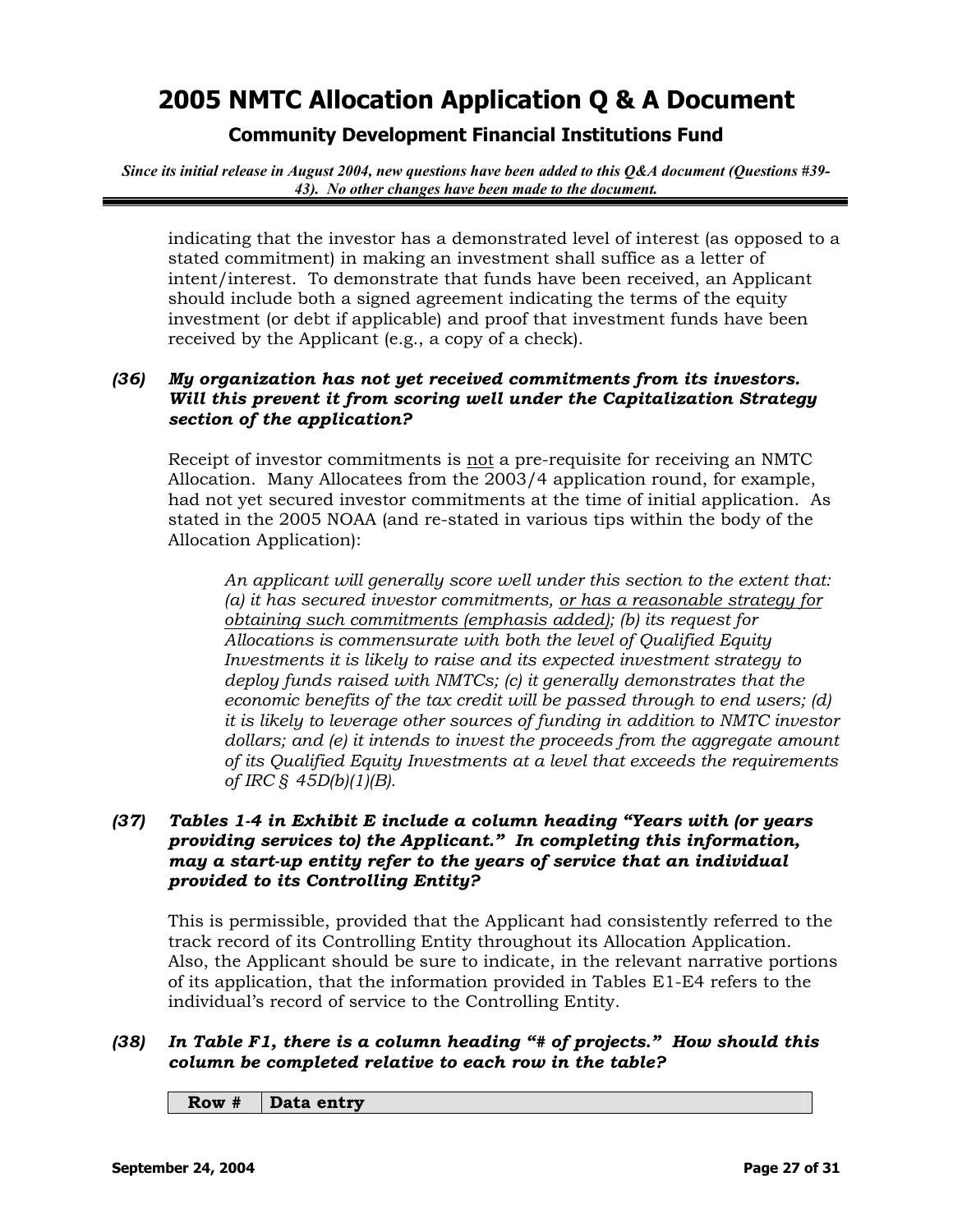## **Community Development Financial Institutions Fund**

*Since its initial release in August 2004, new questions have been added to this Q&A document (Questions #39- 43). No other changes have been made to the document.*

|                | Total projected number of businesses financed                                                                |
|----------------|--------------------------------------------------------------------------------------------------------------|
| 2              | Sum of the numbers provided in rows 2a-2b (calculated<br>automatically by the online Allocation Application) |
| 2a             | Total projected number of commercial facilities developed or<br>rehabbed                                     |
| 2 <sub>b</sub> | Total projected number of for-sale housing units developed or<br>rehabbed                                    |
| 3              | Total projected number of CDEs financed (via QLICIs)                                                         |
|                | Total projected number of loans purchased from CDEs                                                          |
| 5              | Total number of training modules or training products offered                                                |

### *New Questions Added Since August 2004 Publication of Q&A Document*

### *(39) Will the Fund extend the October 6, 2004 Allocation Application deadline for entities located in Presidential Disaster Areas or other areas affected by natural disasters?*

The Fund will not offer a general extension to the October 6, 2004 Allocation Application deadline for organizations headquartered in Presidential Disaster Areas or other areas affected by natural disasters. The Fund will, however, consider extensions on a case-by-case basis. If you would like to request an extension, you should email your request to  $\text{gmc}$   $\text{q}$  cdf. treas.gov with the subject line "Deadline Extension Request: 2005 NMTC Allocation Application." If you are unable to file your request by email, you may contact the Fund by phone at 202-622-8226 or by fax at 202-622-6453. Be sure to indicate in your phone message or fax that you are requesting an extension to the NMTC Allocation Application due date.

In your request, you must explain why the extension is necessary, citing the specific circumstances preventing your organization from completing and/or submitting the application materials in a timely manner. You will need to address, at a minimum: whether your offices were closed and/or were without electricity for significant periods of time; whether staff members were not available to work on the application materials during critical periods; and/or whether other application partners (e.g., investors, consultants, community partners) were not available to provide materials critical to the success of your application. To ensure full consideration of your request prior to the October 6, 2004 Allocation Application deadline, **you should submit your extension request no later than 5:00 pm, ET, Monday, October 4, 2004.** The Fund reserves the right to ask for additional supporting documentation before rendering a final determination.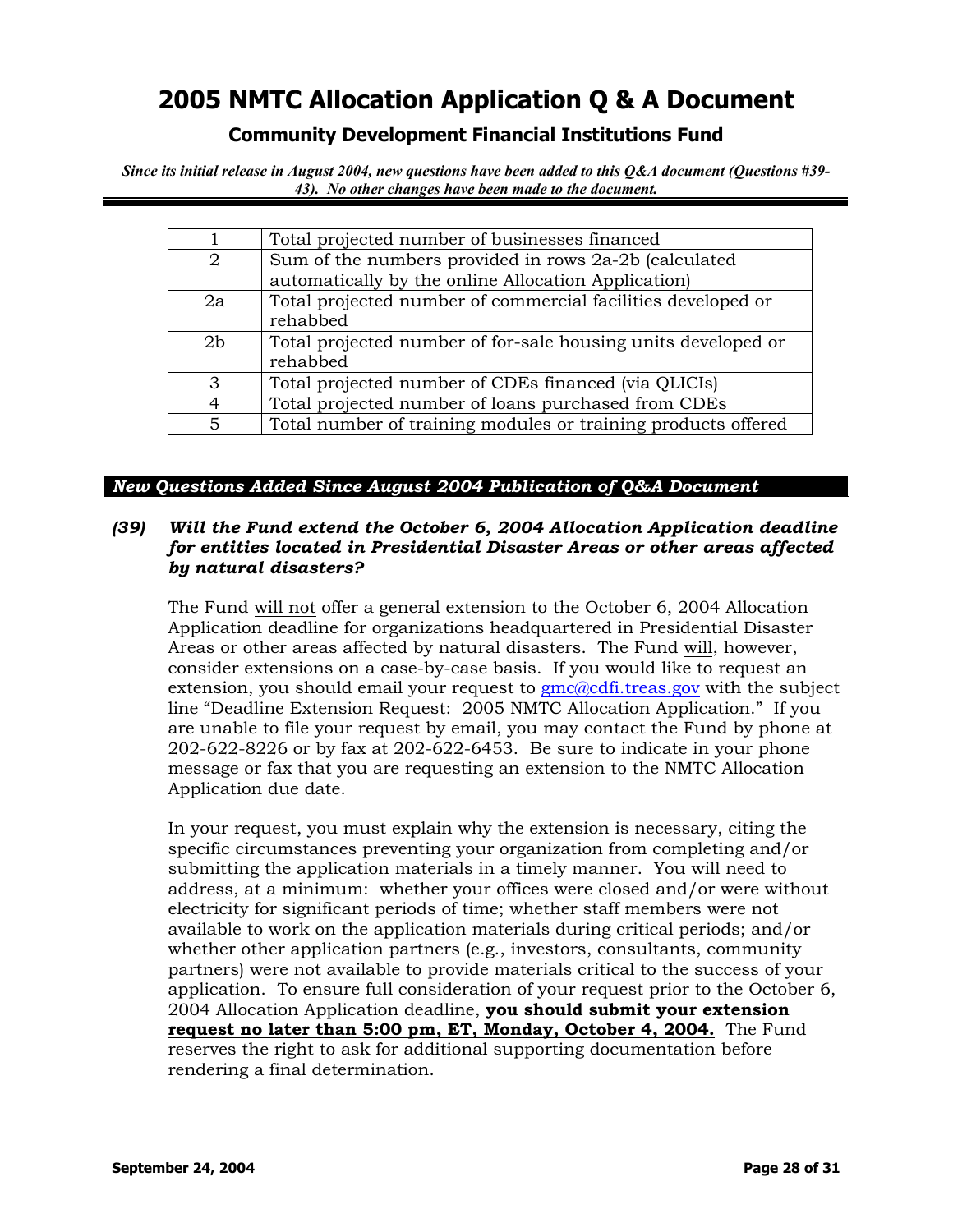**Community Development Financial Institutions Fund** 

*Since its initial release in August 2004, new questions have been added to this Q&A document (Questions #39- 43). No other changes have been made to the document.*

### *(40) If the Applicant (or Controlling Entity) engages in activities through one or more subsidiary entities, am I permitted to present these activities on a consolidated basis for the purposes of completing the tables in Exhibit A?*

Yes -- you are permitted to consolidate the activities of one or more subsidiary entities. For example, if the Applicant (or Controlling Entity) is a bank holding company, you may, in Exhibit A, consolidate the activities of its various subsidiary operating entities (e.g., the bank, the real estate development company, the non-profit Community Development Corporation) and present them as a single set of activities. Just be sure to clearly indicate, in your narrative responses to Q.22 and Q.23, which entities were responsible for the various activities.

### *(41) The Instructions in Exhibit A state that an Applicant that does not itself have a track record of activities may rely upon the track record of its Controlling Entity. What if the Applicant does have a track record of activities, but the track record is relatively limited in comparison to that of its Controlling Entity? May I choose instead to use the Controlling Entity's track record for the purpose of filling out the tables in Exhibit A?*

No. If the Applicant has a track record, even a limited one, then this track record should be reflected in the tables in Exhibit A. If you wish to present information about the track record of the Controlling Entity as well, you may do so in your narrative responses to Q.22 and Q.23. Just be sure to clearly distinguish which activities have been undertaken by the Controlling Entity (either on its own or through subsidiary entities other than the Applicant), and which activities have been undertaken directly by the Applicant.

### *(42) For the purposes of completing the tables in Exhibit A, should I only report on those loan/investment activities that would qualify as QLICIs?*

No. In Exhibit A, you should quantify your general track record in the types of *QLICI* activities that you indicated you would offer in Question 16. For example, if you indicated that you would provide "investments in, or loans to, real estate *QALICBs*", then in each of the annual columns in Exhibit A-2 you should quantify any relevant track record you have of investing in or lending to real estate businesses overall. You do not need to demonstrate that the activities quantified in these annual columns were provided to businesses that also meet the criteria of a *QALICB*.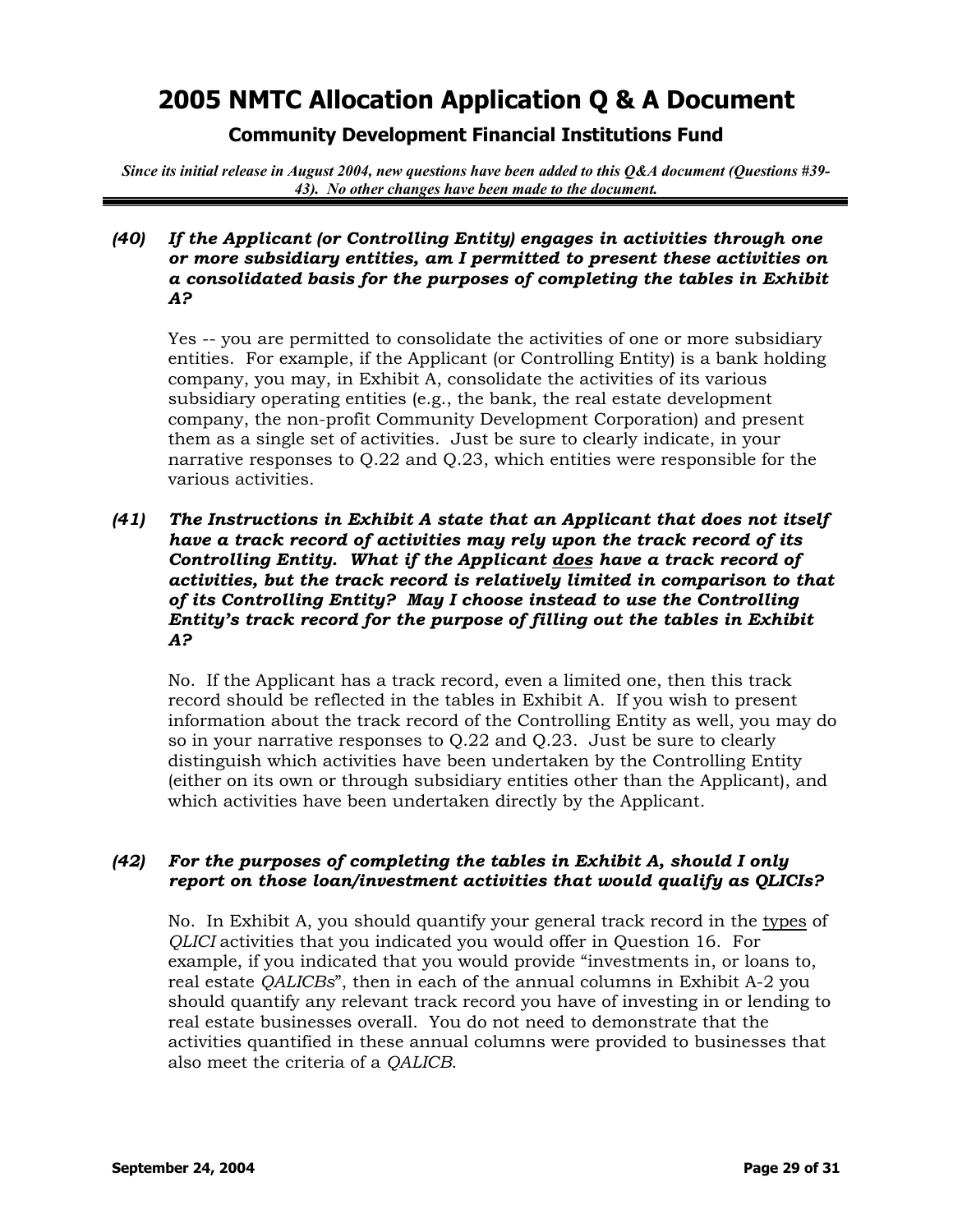**Community Development Financial Institutions Fund** 

*Since its initial release in August 2004, new questions have been added to this Q&A document (Questions #39- 43). No other changes have been made to the document.*

In the column "Totals to *Disadvantaged Businesses and Communities* (1999- 2003)", you should report the amount of your overall activity that was directed to businesses that: a) are located in Low-Income Communities; b) are owned by Low-Income persons; or c) otherwise have inadequate access to investment capital. In narrative to Question 22, you should describe how you derived the information quantified in the column "Totals to *Disadvantaged Businesses and Communities* (1999-2003)" (e.g., geo-coded the entire outstanding portfolio of loans; conducted a statistical sampling of a subset of recent lending activity; etc.).

NOTE: Confusion over which types of activities should be reported in Exhibit A likely resulted from improper instructions that were inadvertently included under Tip 4. To provide clarification, Tip 4 has been modified, as follows, in the online version of the application:

4) For the purposes of completing Exhibit AB, real estate business *QALICBs* refers to the development of a specific real estate project or projects. Investments in real estate businesses (development, management or other) in support of their business operations, as opposed to a specific project or projects, are considered non-real estate business *QALICB* transactions. Transactions with businesses *QALICBs* that are involved in all other types of business activities should be classified as non-real estate business *QALICB* transactions, regardless of: 1) how the business intends to use the proceeds of the transaction; or 2) whether the business intends to use any real estate owned as collateral. For example, if an *Applicant* provided a loan to a childcare provider for the purpose of purchasing the property where the childcare center would be housed, the *Applicant* would categorize this loan as a non-real estate business *QALICB* transaction. However, if the *CDE* provided a loan to a development company for the purpose of building a childcare center, and the organization's primary business is the development of community facilities, this loan would be considered a real estate business *QALICB* transaction.

## *(43) In the read-only version of the Allocation Application, the columns in Table D-1 are labeled 2005-2009. However, in the online application, the columns are labeled 2004-2008. Which version is correct?*

The column labels in the read-only version of the Allocation Application are correct (2005-2009). The online Allocation Application has been corrected to reflect the proper years.

*\* \* \* \**

*More detailed application content requirements are found in the 2005 NMTC Allocation Application and 2005 NOAA. In the event of any inconsistency between the contents of this Q & A document, the NOAA, the General Guidance, the CDE Certification Guidance, the 2005 Allocation Application, the statute*